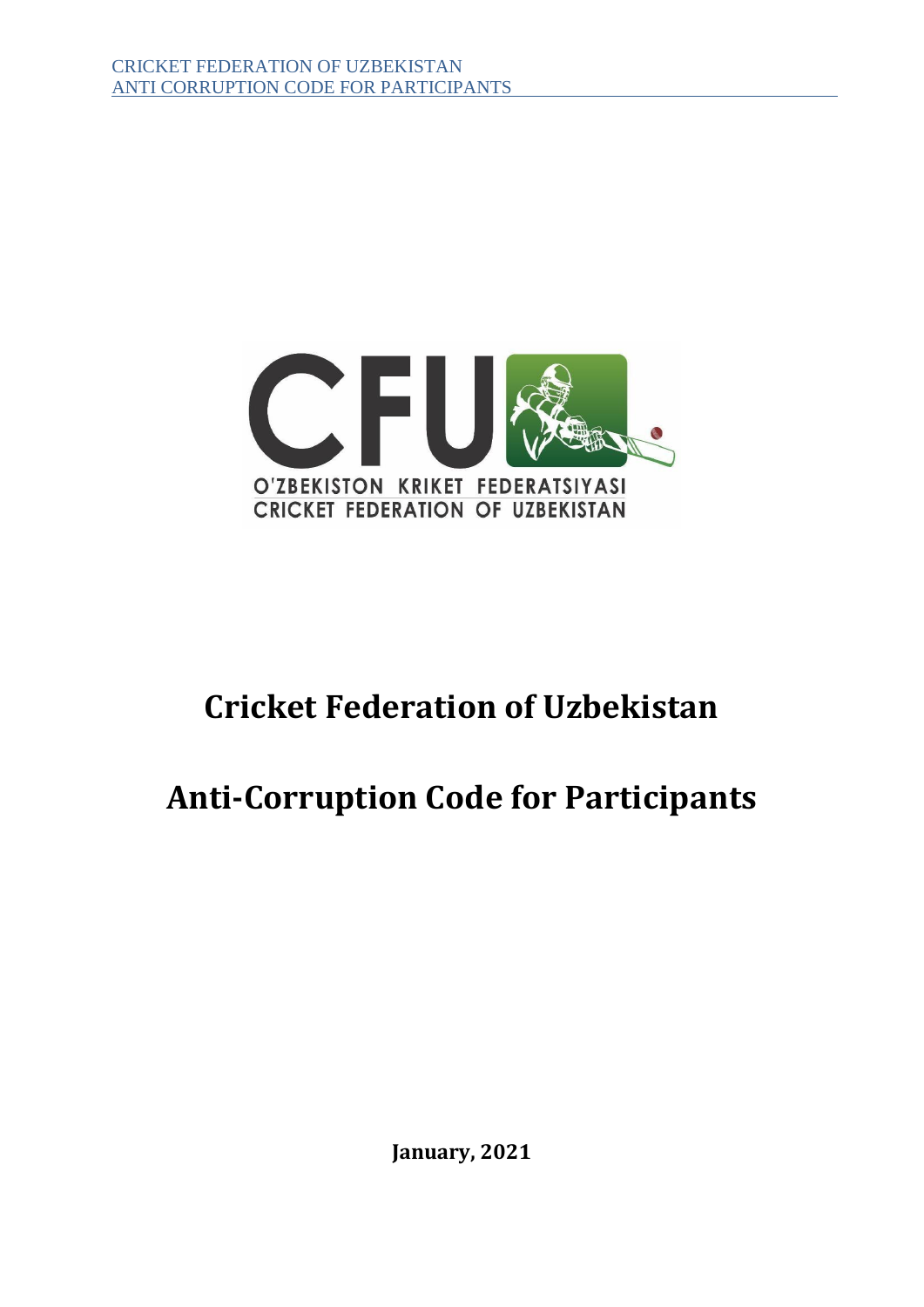## **TABLE OF CONTENTS**

| <b>ARTICLE 1</b>  |                                                      |  |
|-------------------|------------------------------------------------------|--|
| <b>ARTICLE 2</b>  |                                                      |  |
| <b>ARTICLE 3</b>  |                                                      |  |
| <b>ARTICLE 4</b>  |                                                      |  |
| <b>ARTICLE 5</b>  |                                                      |  |
| ARTICLE 6         |                                                      |  |
| <b>ARTICLE 7</b>  |                                                      |  |
| ARTICLE 8         |                                                      |  |
| <b>ARTICLE 9</b>  |                                                      |  |
| <b>ARTICLE 10</b> |                                                      |  |
| <b>ARTICLE 11</b> | AMENDMENT AND INTERPRETATION OF THIS ANTI-CORRUPTION |  |
| APPENDIX 1        | <b>DEFINITIONS</b>                                   |  |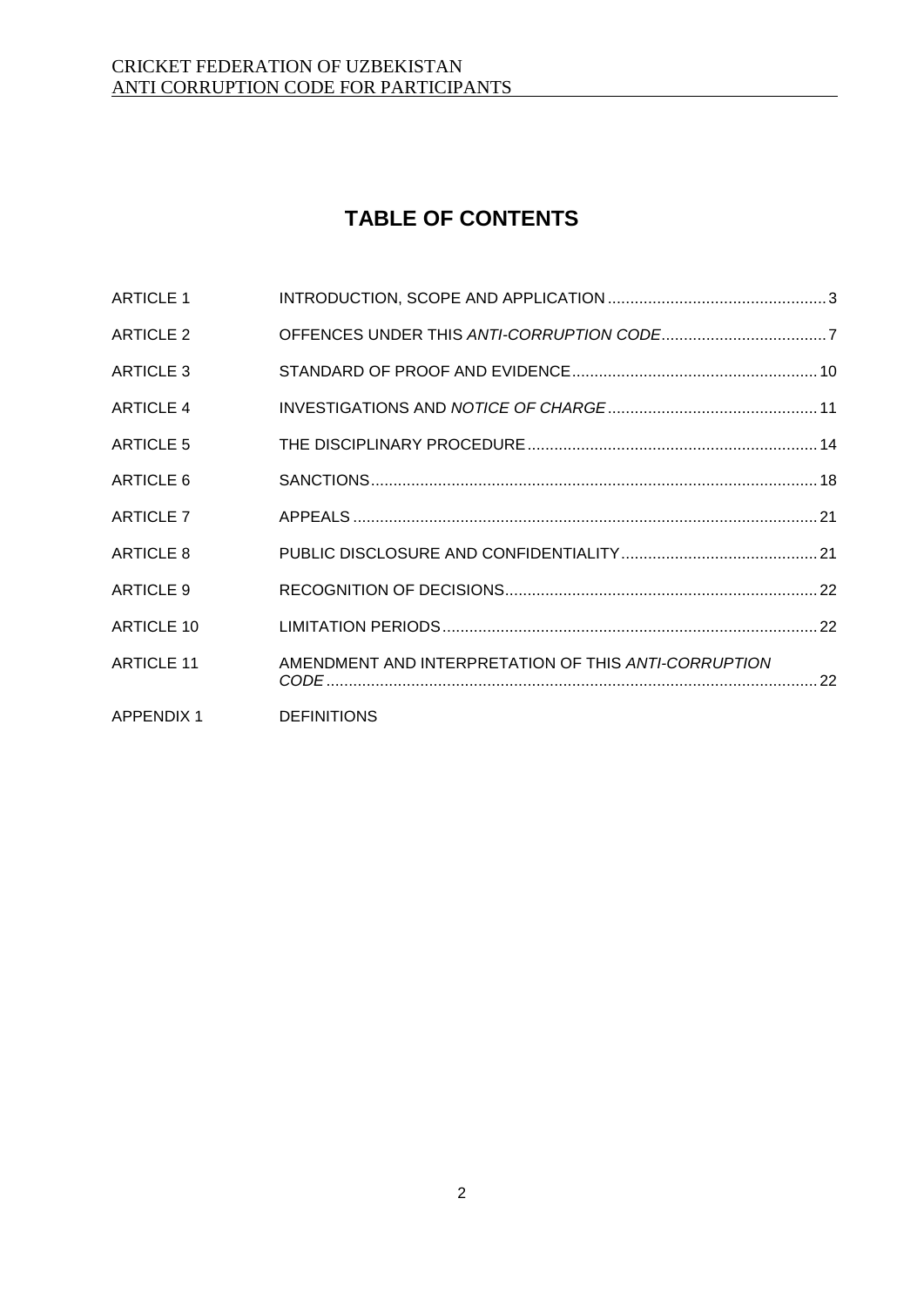### **CRICKET FEDERATION OF UZBEKISTAN (CFU) ANTI-CORRUPTION CODE FOR PARTICIPANTS**

#### **ARTICLE 1 INTRODUCTION, SCOPE AND APPLICATION**

- **1.1** The CFU has adopted this *Anti-Corruption Code* in recognition of the following fundamental sporting imperatives:
	- **1.1.1** All cricket matches are to be contested on a level playing-field, with the outcome to be determined solely by the respective merits of the competing teams and to remain uncertain until the cricket match is completed. This is the essential characteristic that gives sport its unique appeal.
	- **1.1.2** Public confidence in the authenticity and integrity of the sporting contest is therefore vital. If that confidence is undermined, then the very essence of cricket will be shaken to the core.
	- **1.1.3** Advancing technology and increasing popularity have led to a substantial increase in the amount, and the sophistication, of betting on cricket matches. The development of new betting products, including spread-betting and betting exchanges, as well as internet and phone accounts that allow people to place a bet at any time and from any place, even after a cricket match has started, have all increased the potential for the development of corrupt betting practices. That, in turn, increases the risk that attempts will be made to involve participants in such practices. This can create a perception that the integrity of the sport is under threat.
	- **1.1.4** Furthermore, the nature of this type of misconduct is such that it is carried out under cover and in secret, thereby creating significant challenges for the CFU in the enforcement of rules of conduct. As a consequence, the CFU needs to be empowered to seek information from and share information with competent authorities and other relevant third parties, and to require *Participants* to cooperate fully with all investigations and requests for information.
	- **1.1.5** The CFU is committed to taking every step in its power (a) to prevent corrupt practices undermining the integrity of the sport of cricket, including any efforts to influence improperly the outcome or any other aspect of any *Match*; and (b) to preserve public confidence in the readiness, willingness and ability of the *CFU,* the ICC and all other *National Cricket Federations* to protect the sport from such corrupt practices.
- **1.2** This *Anti-Corruption Code* is to be interpreted and applied by reference to the fundamental sporting imperatives described in Article 1.1 (including, without limitation, where an issue arises that is not expressly addressed in this *Anti-Corruption Code*). Such interpretation and application shall take precedence over any strict legal or technical interpretations of this *Anti-Corruption Code* that may otherwise be proposed.
- **1.3** Unless otherwise indicated, references in this *Anti-Corruption Code* to Articles and Appendices are to articles and appendices of this *Anti-Corruption Code*. Unless set out in the Articles below, their respective definitions are set out in Appendix 1.
- **1.4** This *Anti-Corruption Code* applies to all *Participants.* For these purposes, a **"Participant"** is:

**1.4.1** any cricketer who: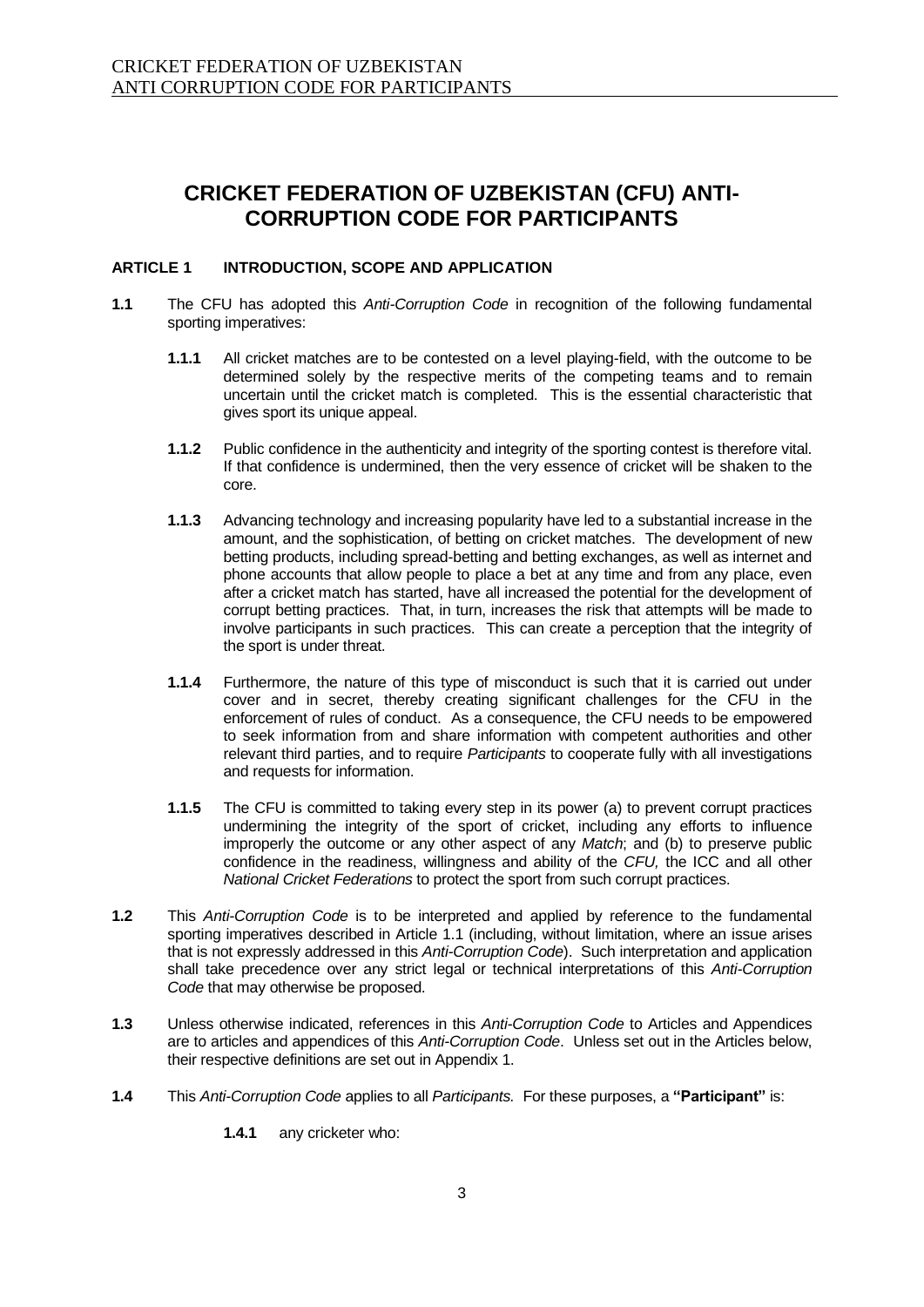- **1.4.1.1** is selected (or who has been selected in the preceding twenty-four (24) months) to participate in an *International Match* and/or a *Domestic Match* for any playing or touring club, team or squad that is a member of, affiliated to, or otherwise falls within the jurisdiction of, the CFU or any other *National Cricket Federation*; and/or
- **1.4.1.2** is subject to an unexpired period of *Ineligibility* imposed on him/her pursuant to this *Anti-Corruption Code* and/or any anti-corruption rules of the *ICC* or any other *National Cricket Federation*

(a **"Player"**); and/or

- **1.4.2** any coach, trainer, manager, selector, team owner or official, doctor, physiotherapist or any other person who:
	- **1.4.2.1** is employed by, represents or is otherwise affiliated to (or who has been employed by, has represented or has been otherwise affiliated to in the preceding twenty-four (24) months) a team that participates in *International Matches* and/or a playing or touring club, team or squad that participates in *Domestic Matches* and is a member of, affiliated to, or otherwise falls within the jurisdiction of, the CFU or any other *National Cricket Federation;* and/or
	- **1.4.2.2** is subject to an unexpired period of *Ineligibility* imposed on him/her pursuant to this *Anti-Corruption Code* and/or any anti-corruption rules of the *ICC,* or any other *National Cricket Federation*
	- (a **"Player Support Personnel"**); and/or
- **1.4.3** any *Match Referee, Pitch Curator, Player Agent, Umpire* or *Umpire Support Personnel.*

**NOTE:** *For the avoidance of doubt, the* CFU *jurisdiction to take action against a Participant under this Anti-Corruption Code is limited, subject to the provisions of Article 1.7 below, to Corrupt Conduct taking place in, or in relation to, Domestic Matches sanctioned or approved by the* CFU.

- **1.5** Each *Participant* is automatically bound by this *Anti-Corruption Code* as soon as he/she becomes a *Participant.* From that point, he/she shall be deemed to have agreed:
	- **1.5.1** not to engage in *Corrupt Conduct* in respect of any *Match,* wherever it is held and whether or not he/she is personally participating or involved in any way with it;
	- **1.5.2** that it is his/her personal responsibility to familiarise him/herself with all of the requirements of this *Anti-Corruption Code*, and to comply with those requirements (where applicable);
	- **1.5.3** to submit to the jurisdiction of the CFU to investigate apparent or suspected *Corrupt Conduct* that would amount to a violation of this *Anti-Corruption Code*;
	- **1.5.4** to submit to the jurisdiction of any *Anti-Corruption Tribunal* convened under this *Anti-Corruption Code* to hear and determine, (a) any allegation by the CFU that the *Participant* has committed *Corrupt Conduct* under this *Anti-Corruption Code*; and (b) any related issue (e.g. any challenge to the validity of the charges or to the jurisdiction of the CFU or the *Anti-Corruption Tribunal*, as applicable);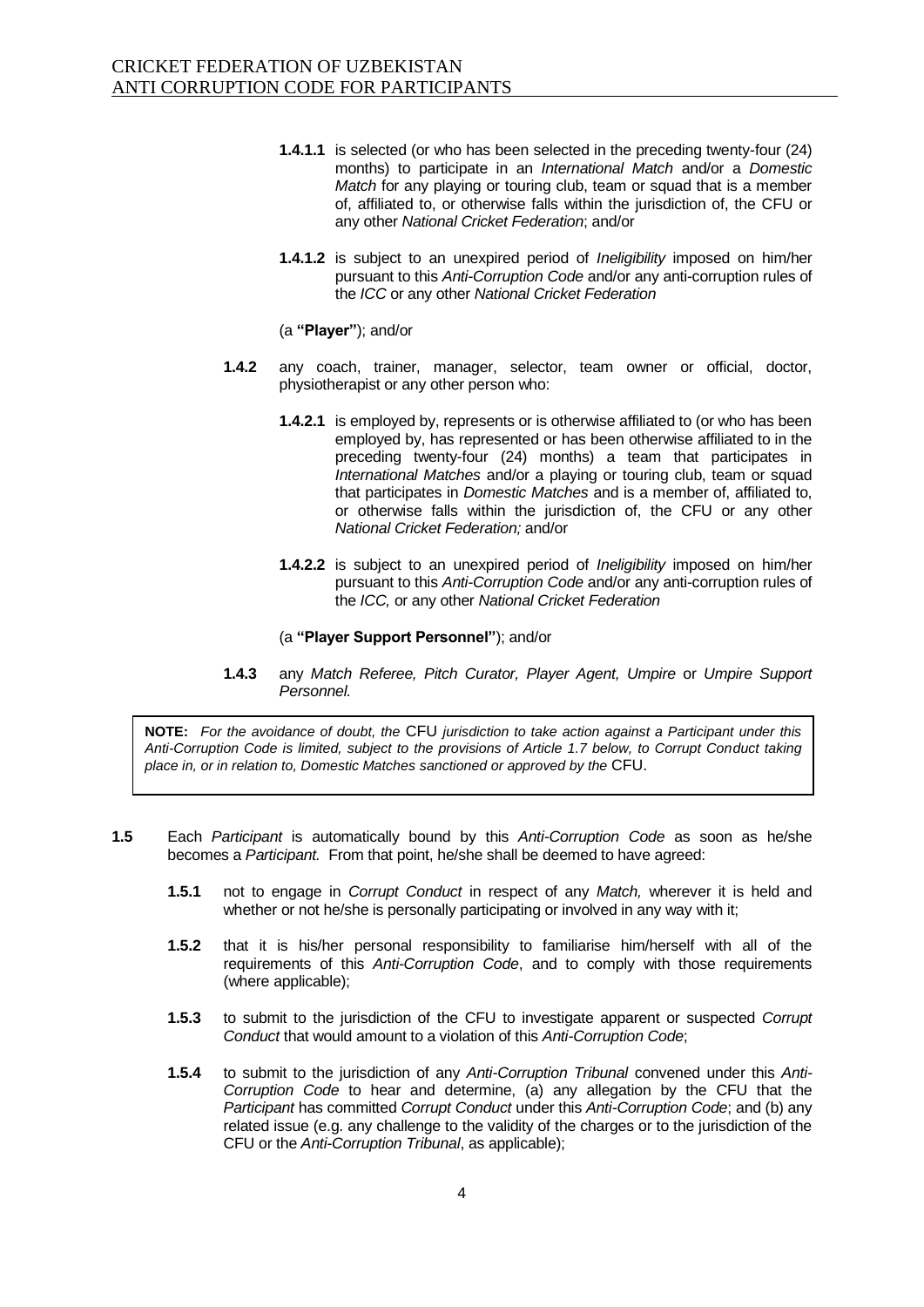- **1.5.5** to submit to the exclusive jurisdiction of the *CAS* to hear and determine appeals made pursuant to this *Anti-Corruption Code*;
- **1.5.6** not to bring any proceedings in any court or other forum that are inconsistent with the foregoing submissions to the jurisdiction of the aforementioned tribunals and the *CAS*;
- **1.5.7** for the purposes of applicable data protection and other laws and for all other purposes, to the collection, processing, disclosure and use of information relating to him/herself and his/her activities, including personal information relating to him/herself and his/her activities, to the extent expressly permitted under the terms of this *Anti-Corruption Code* (and that he/she shall confirm such agreement in writing upon demand); and
- **1.5.8** to waive and forfeit any rights, defences and privileges provided by any law in any jurisdiction to withhold, or reject the provision of, information requested by the *Designated Anti-Corruption Official* in a *Demand*.
- **1.6** Without prejudice to Article 1.5, a *Participant* shall also be bound by the anti-corruption rules of the *ICC* and all other *National Cricket Federations*:
	- **1.6.1** not to commit *Corrupt Conduct* as set out under those rules; and
	- **1.6.2** to submit to the jurisdiction of first instance and appeal hearing panels convened under those rules to hear and determine allegations of breach of such rules and related issues.

**NOTE:** *Copies of the anti-corruption rules of the ICC and all other National Cricket Federations can be found on the ICC Website. The substance of each set of anti-corruption rules (including what constitutes Corrupt Conduct and the sanctions for such Corrupt Conduct) of the ICC and National Cricket Federations are materially the same as this Anti-Corruption Code.* 

- **1.7** For the avoidance of any doubt:
	- **1.7.1** Where a *Participant's* alleged *Corrupt Conduct* would amount solely to a violation of this *Anti-Corruption Code* (whether such *Corrupt Conduct* actually relates to a *Domestic Match* or not), the CFU will have the exclusive right to take action against the *Participant*  under this *Anti-Corruption Code* for such *Corrupt Conduct;*
	- **1.7.2** Where a *Participant's* alleged *Corrupt Conduct* would amount solely to a violation of the anti-corruption rules of the *ICC* (whether such *Corrupt Conduct* actually relates to an *International Match* or not), the *ICC* will have the exclusive right to take action against the *Participant* under its own anti-corruption rules;
	- **1.7.3** Where a *Participant's* alleged *Corrupt Conduct* would amount solely to a violation of the anti-corruption rules of another *National Cricket Federation* (whether such *Corrupt Conduct* actually relates to a *Match* taking place within the territory of such *National Cricket Federation* or not), the relevant *National Cricket Federation* will have the exclusive right to take action against the *Participant* under its own anti-corruption rules;
	- **1.7.4** Where a *Participant's* alleged *Corrupt Conduct* would amount to a violation of this *Anti-Corruption Code* and one or more of the anti-corruption rules of the *ICC* and/or the anticorruption rules of any other *National Cricket Federation:*
		- **1.7.4.1** if the alleged *Corrupt Conduct* relates solely to one or more *Domestic Matches*  played under the CFU's jurisdiction, the CFU will have the priority right and responsibility to take action under this *Anti-Corruption Code* against any relevant *Participant* for such *Corrupt Conduct* (irrespective of the nationality or place of residence of the *Participant*), but where it fails to take any action under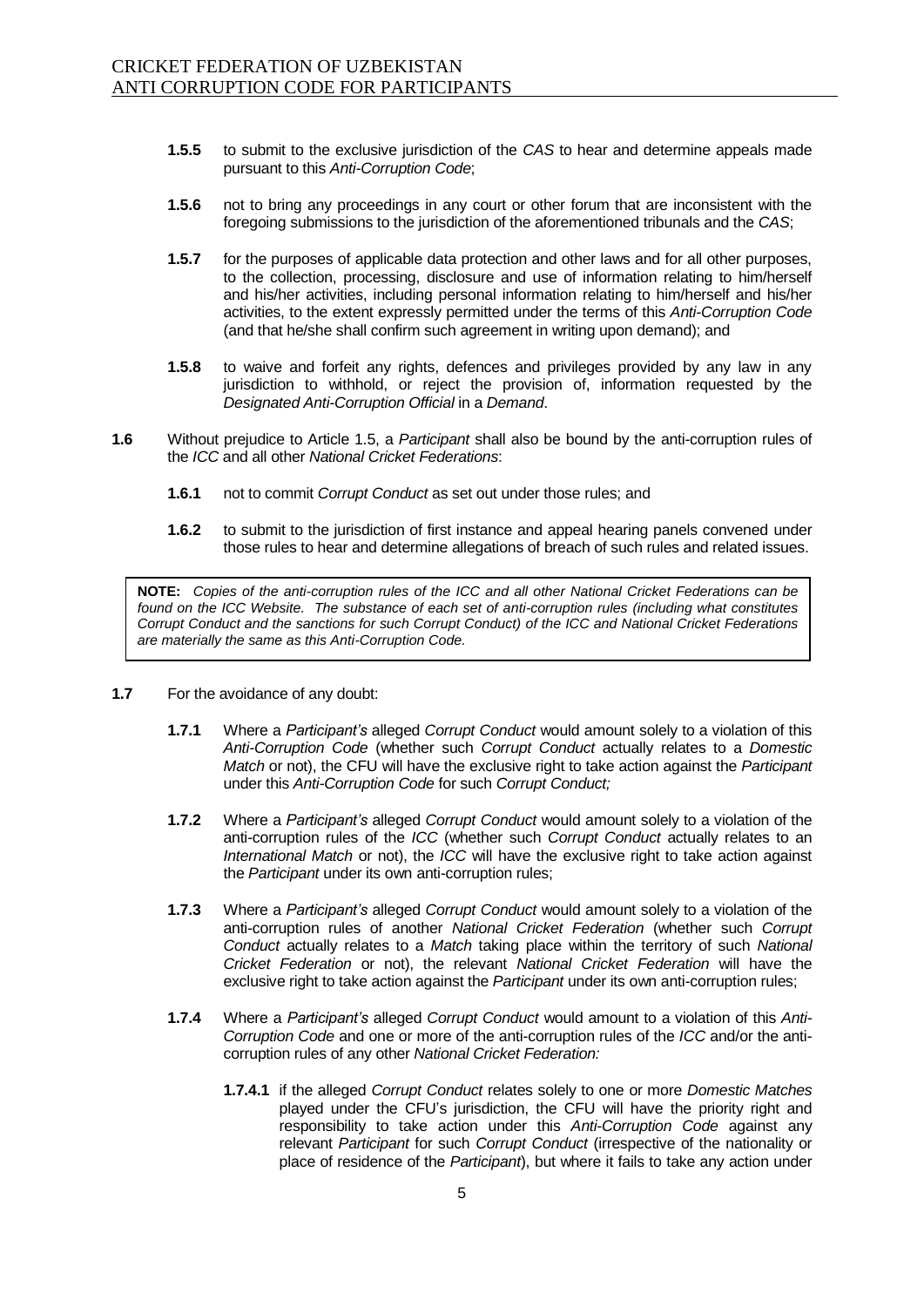its anti-corruption rules within 180 days of becoming aware of the *Corrupt Conduct* or agrees to defer to the *National Cricket Federation* to which the *Participant* is affiliated, the *National Cricket Federation* to which the *Participant*  is affiliated may instead take action against the *Participant* in respect of such *Corrupt Conduct* under its anti-corruption rules provided it has first given notice in writing of such to the CFU.

- **1.7.4.2** if the alleged *Corrupt Conduct* relates solely to one or more *International Matches* (other than *International Tour Matches*), the *ICC* will have the exclusive right to take action against the *Participant* under its own anti-corruption rules;
- **1.7.4.3** if the alleged *Corrupt Conduct* relates solely to one or more *International Tour Matches* played in the CFU's jurisdiction, then, unless otherwise agreed between the *ICC* and the CFU:
	- **1.7.4.3.1** the *ICC* will have priority right and responsibility to take action under its anti-corruption rules against any *Participant* who participated on behalf of, or who was in any way associated with, or whose *Corrupt Conduct* was related to, the participating representative team of a *Full Member* (or *Associate Member* with Test and/or ODI or T20I Status) in the *International Tour Match;*
	- **1.7.4.3.2** the CFU will have the priority right and responsibility to take action under this *Anti-Corruption Code* against any *Participant* who participated on behalf of, or who was in any way associated with, or whose *Corrupt Conduct* was related to, the participant domestic, guest or invitational team in the *International Tour Match*;
- **1.7.4.4** if the alleged *Corrupt Conduct* relates to one or more *Domestic Matches* played under the jurisdiction of the CFU and one or more *International Matches* and/or one or more *Domestic Matches* played under the jurisdiction of another *National Cricket Federation,* the CFU and the *ICC* and/or the other relevant *National Cricket Federation(s)* shall agree between them which of them shall take action (and, where applicable, in which order) against any relevant *Participant* for such *Corrupt Conduct*. In the absence of agreement, the CFU shall take action solely with respect to *Corrupt Conduct* relating to the relevant *Domestic Matches*  played under its jurisdiction, the ICC shall take action solely with respect to *Corrupt Conduct* relating to the relevant *International Matches* and/or the other relevant *National Cricket Federation(s)* shall take action solely with respect to *Corrupt Conduct* relating to the other relevant *Domestic Matches;*
- **1.7.4.5** If the alleged *Corrupt Conduct* relates to an offence under any of Article 2.4 of the *Anti-Corruption Code* (or any analogous provision in the anti-corruption rules of the *ICC* or any other *National Cricket Federation*) and does not in any way relate to either an *International Match* or a *Domestic Match*, the CFU the *ICC*  and/or the relevant *National Cricket Federation(s)* shall agree between them which of them shall take action (and, where applicable, in which order) against any relevant *Participant* for such *Corrupt Conduct* provided, however, that in the absence of agreement, the *ICC* shall not take action with respect to the relevant *Corrupt Conduct* unless the relevant *Participant* has played in an *International Match* in the previous twelve (12) months prior to the date the alleged offence was committed.
- **1.8** Where the CFU and/or the *ICC* and/or any relevant *National Cricket Federation* agree between them, in accordance with the principles described in Article 1.7 above, that in any particular circumstance it would be more appropriate for the CFU to take action under this *Anti-Corruption Code* in relation to any *Corrupt Conduct* relating to one or more *Domestic Match* played within the jurisdiction or another *National Cricket Federation,* and/or one or more *International Match,*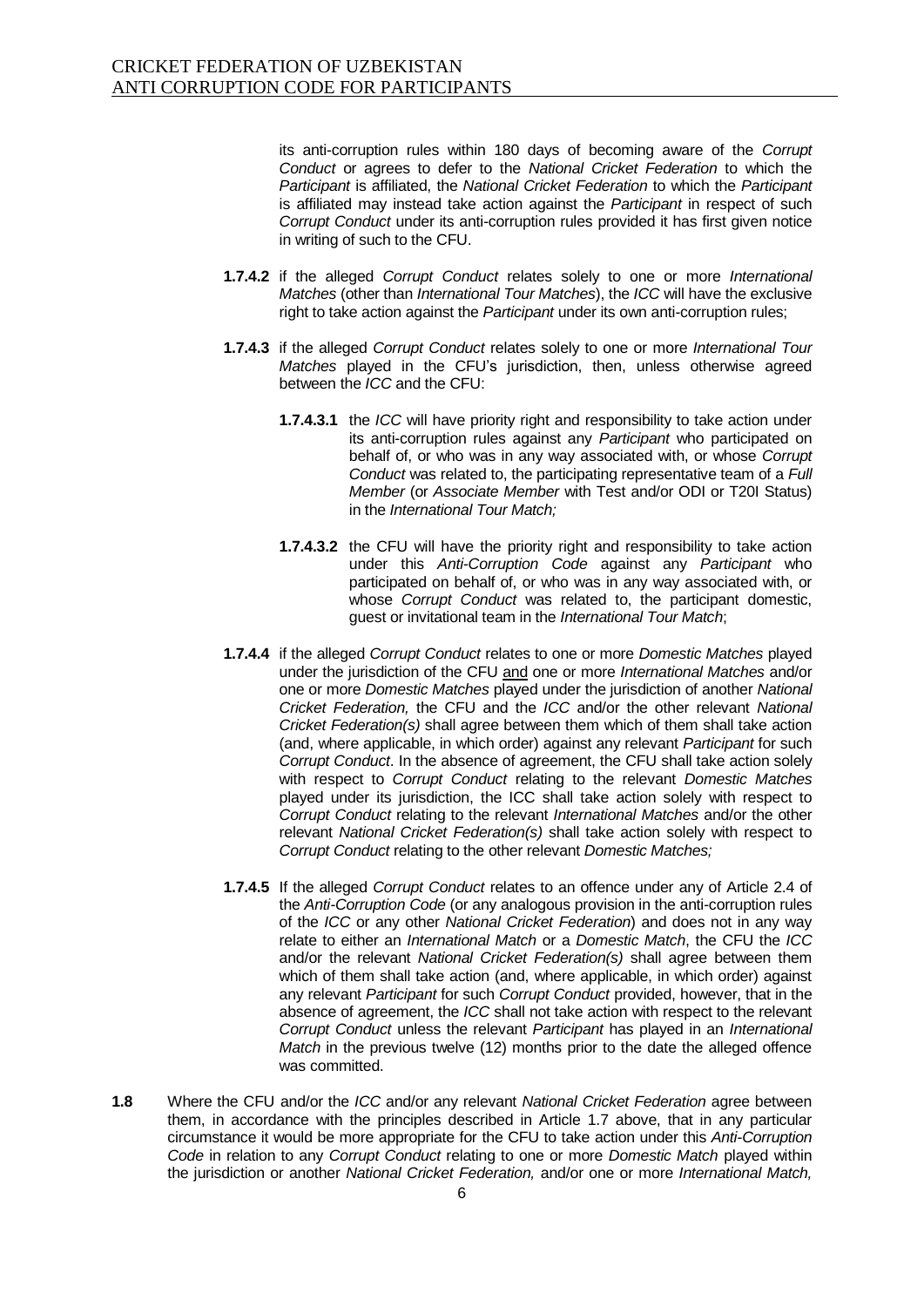then all references in this *Anti-Corruption Code* to 'Domestic Match' shall be deemed to be extended to include the relevant 'International Match' and/or other relevant 'Domestic Match' (as applicable).

- **1.9** Each *Participant* shall continue to be bound by and required to comply with this *Anti-Corruption Code* until he/she no longer qualifies as a *Participant* (the "**End Date**"). Notwithstanding the foregoing, the CFU shall continue to have jurisdiction over him/her pursuant to this *Anti-Corruption Code* after the *End Date* in respect of matters taking place prior to the *End Date*; and he/she shall continue to be bound by and required to comply with this *Anti-Corruption Code* after the *End Date* with respect to the investigation, prosecution and adjudication of such matters.
- **1.10** Without prejudice to any of the foregoing, the *CFU* shall be responsible for promoting awareness of and education regarding the *Anti-Corruption Code* amongst all *Participants*.
- **1.11** The *Anti-Corruption Code* and the anti-corruption rules of the *ICC* and the other *National Cricket Federations* are not criminal laws but rather disciplinary rules of professional conduct for those involved in the sport of cricket. However, *Corrupt Conduct* may also be a criminal offence and/or a breach of other applicable laws or regulations. This *Anti-Corruption Code* is intended to supplement such laws and regulations. It is not intended, and should not be interpreted, construed or applied, to prejudice or undermine in any way the application of such laws and regulations. *Participants* must comply with all applicable laws and regulations at all times.

#### **ARTICLE 2 OFFENCES UNDER THIS** *ANTI-CORRUPTION CODE*

The conduct described in the sub-Articles set out in Articles 2.1 – 2.4, if committed by a *Participant,* shall amount to an offence by such *Participant* under this *Anti-Corruption Code*:

#### **2.1 Corruption:**

**2.1.1** Fixing or contriving in any way or otherwise influencing improperly, or being a party to any agreement or effort to fix or contrive in any way or otherwise influence improperly, the result, progress, conduct or any other aspect of any *Domestic Match*, including (without limitation) by deliberately underperforming therein.

**NOTE:** *It shall not be an offence under Article 2.1.1 to manipulate Domestic Matches for strategic or tactical reasons (such as where a Player performs in a certain manner to enable his team to lose a pool Domestic Match in an Event in order to affect the standings of other teams in that Event*). However, such conduct may be prohibited under other regulations of CFU

- **2.1.2** Ensuring for *Betting* or other corrupt purposes the occurrence of a particular incident in a *Domestic Match.*
- **2.1.3** Seeking, accepting, offering or agreeing to accept any bribe or other *Reward* to (a) fix or to contrive in any way or otherwise to influence improperly the result, progress, conduct or any other aspect of any *Domestic Match* or (b) ensure for *Betting* or other corrupt purposes the occurrence of a particular incident in a *Domestic Match.*
- **2.1.4** Directly or indirectly soliciting, inducing, enticing, instructing, persuading, encouraging or intentionally facilitating any *Participant* to breach any of the foregoing provisions of this Article 2.1.

#### **2.2 Betting:**

**2.2.1** Placing, accepting, laying or otherwise entering into any *Bet* with any other party (whether individual, company or otherwise) in relation to the result, progress, conduct or any other aspect of any *Domestic Match*.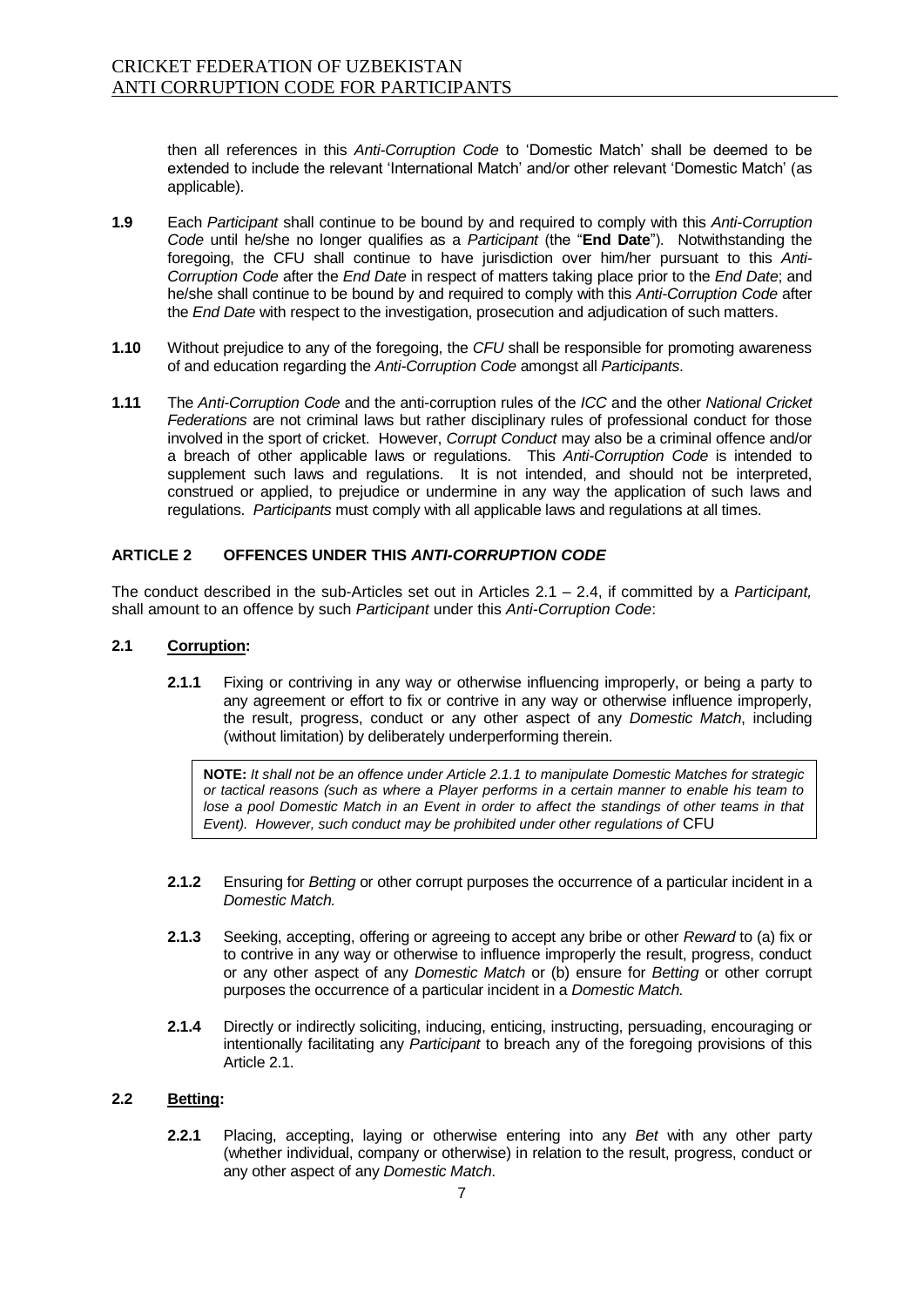**2.2.2** Directly or indirectly soliciting, inducing, enticing, instructing, persuading, encouraging, intentionally facilitating or authorising any other party to enter into a *Bet* in relation to the result, progress, conduct or any other aspect of any *Domestic Match*.

#### **2.3 Misuse of** *Inside Information***:**

- **2.3.1** Using any *Inside Information* for *Betting* purposes in relation to any *Domestic Match*.
- **2.3.2** Disclosing *Inside Information* to any person where the *Participant* knew or should have known that such disclosure might lead to the information being used in relation to *Betting* in relation to any *Domestic Match*.

**NOTE:** *Any potential offence under this Article will be considered on its own set of facts and the particular circumstances surrounding any relevant disclosure. For example, it may be an offence under this clause to disclose Inside Information: (a) to journalists or other members of the media; and/or (b) on social networking websites where the Participant knew or should have known that such disclosure might lead to the information being used in relation to Betting. However, nothing in this Article is intended to prohibit any such disclosure made within a personal relationship (such as to a member of the Participant's family) where it is reasonable for the Participant to expect that such information can be disclosed in confidence and without being subsequently used for Betting.* 

**2.3.3** Directly or indirectly soliciting, inducing, enticing, persuading, encouraging or intentionally facilitating any *Participant* to breach any of the foregoing provisions of this Article 2.3.

#### **2.4 General:**

- **2.4.1** Giving or providing to any *Participant* any gift, payment, hospitality or other benefit (whether of a monetary value or otherwise) either (a) for the purpose of procuring (directly or indirectly) any breach of the *Anti-Corruption Code*, or (b) in circumstances that could bring him/her or the sport of cricket into disrepute.
- **2.4.2** Failing to disclose to the *Designated Anti-Corruption Official* (without unnecessary delay) the receipt of any gift, payment, hospitality or other benefit, (a) that the *Participant* knew or should have known was given to him/her to procure (directly or indirectly) any breach of this *Anti-Corruption Code*, or (b) that was made or given in circumstances that could bring the *Participant* or the sport of cricket into disrepute.
- **2.4.3** Failing to disclose to the *Designated Anti-Corruption Official* (without unnecessary delay) all gifts (whether monetary or otherwise), hospitality and/or other non-contractual benefits offered to a *Participant* that have a value of US\$750 or more, whether or not the circumstances set out in Article 2.4.2 are present, save that there shall be no obligation to disclose any (i) personal gifts, hospitality and/or other non-contractual benefits offered by or on behalf of any close friend or relative of the *Participant,* (ii) any food or beverage, or (iii) cricket hospitality gifts in connection with *Matches* the *Participant* is participating in.
- **2.4.4** Failing to disclose to the *Designated Anti-Corruption Official* (without unnecessary delay) full details of any approaches or invitations received by the *Participant* to engage in *Corrupt Conduct* under this *Anti-Corruption Code*.

**NOTE:** *It is acknowledged that the fight against corruption requires prompt reporting of all such approaches and any unnecessary delay in doing so may undermine the effectiveness with which the* CFU *and other relevant anti-corruption bodies can protect the integrity of the sport. It is acknowledged that the assessment of whether there had been 'unnecessary delay' in each case will depend on its own circumstances, but it is always unacceptable (and will therefore constitute 'unnecessary delay') for a Participant to wait until after the match in respect of which he/she was invited to engage in Corrupt Conduct before reporting that approach to the Designated Anti-Corruption Official.*

**NOTE:** *A Participant shall not discharge his burden under this Article unless and until the required disclosure has been made directly to the Designated Anti-Corruption Official by such Participant. It is not sufficient for such disclosure to be made instead to any other third party, including any player, club or team official, or National Cricket Federation representative.*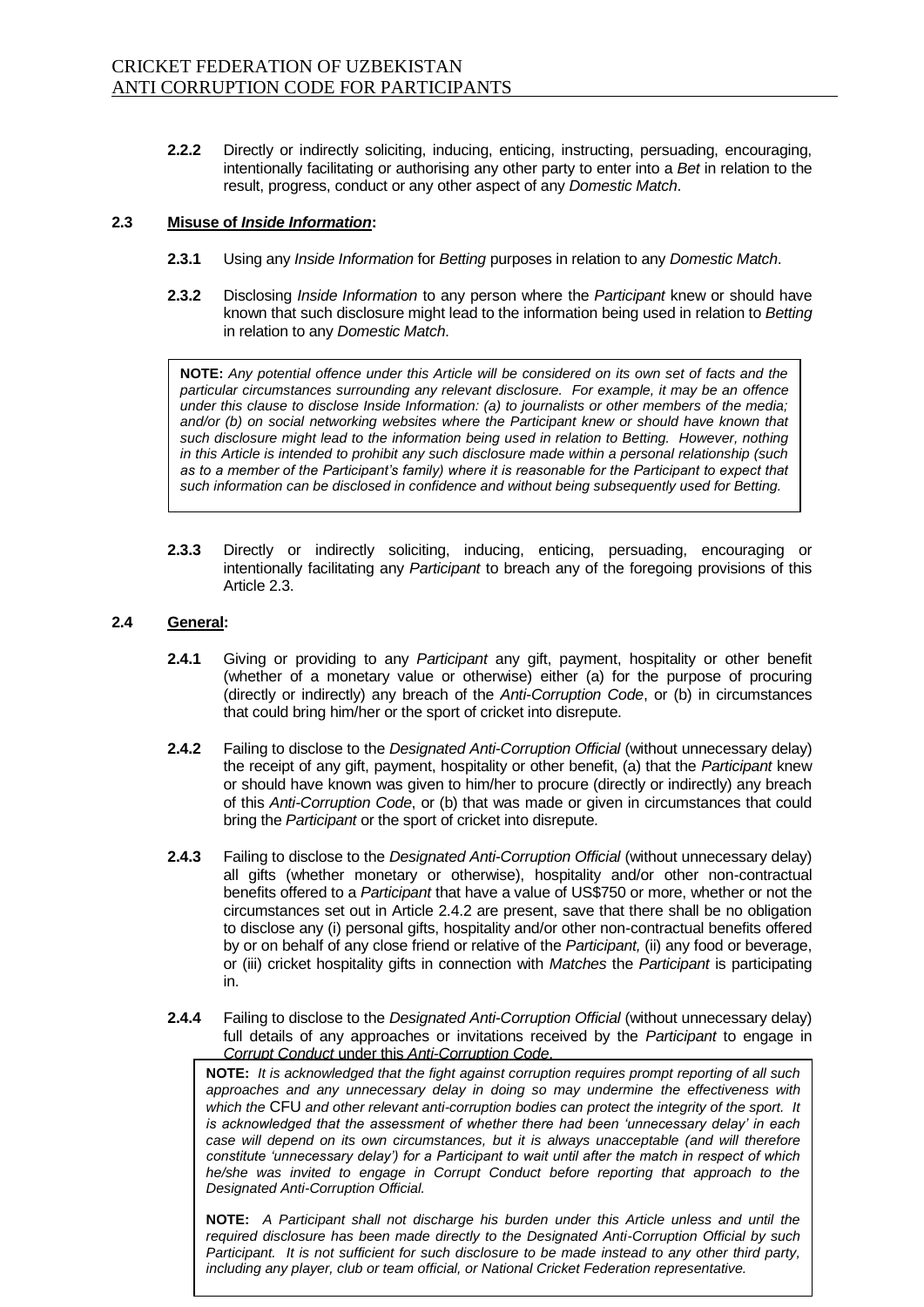**2.4.5** Failing or refusing to disclose to the *Designated Anti-Corruption Official* (without unnecessary delay) full details of any incident, fact, or matter that comes to the attention of a *Participant* that may evidence *Corrupt Conduct* under this *Anti-Corruption Code* by another *Participant*, including (without limitation) approaches or invitations that have been received by another *Participant* to engage in conduct that would amount to a breach of this *Anti-Corruption Code*.

**NOTE:** *All Participants shall have a continuing obligation to report any new incident, fact, or matter that may evidence an offence under this Anti-Corruption Code to the Designated Anti-Corruption Official, even if the Participant's prior knowledge has already been reported. It is acknowledged that the fight against corruption requires prompt reporting of all such approaches and any unnecessary delay in doing so may undermine the effectiveness with which the* CFU *and other relevant anti*corruption bodies can protect the integrity of the sport. It is acknowledged that the assessment of *whether there had been 'unnecessary delay' in each case will depend on its own circumstances, but it is always unacceptable (and will therefore constitute 'unnecessary delay') for a Participant to wait until after the match in respect of which he/she was invited to engage in Corrupt Conduct before reporting that approach to the Designated Anti-Corruption Official.*

- **2.4.6** Failing or refusing, without compelling justification, to cooperate with any investigation carried out by the *Designated Anti-Corruption Official* in relation to possible *Corrupt Conduct* under this *Anti-Corruption Code* (by any *Participant*), including (without limitation) failing to provide accurately and completely any information and/or documentation requested by the *Designated Anti-Corruption Official* (whether as part of a formal *Demand* pursuant to Article 4.3 or otherwise) as part of such investigation.
- **2.4.7** Obstructing or delaying any investigation that may be carried out by the *Designated Anti-Corruption Official* in relation to possible *Corrupt Conduct* under this *Anti-Corruption Code* (by any *Participant*), including (without limitation) concealing, tampering with or destroying any documentation or other information that may be relevant to that investigation and/or that may be evidence of or may lead to the discovery of evidence of *Corrupt Conduct* under this *Anti-Corruption Code*.
- **2.4.8** Failing or refusing to cooperate with any proceedings brought against any *Participant* for *Corrupt Conduct* under this *Anti-Corruption Code*, including (without limitation) failing to provide a witness statement(s) in respect of information in the possession of the *Participant* and/or failing to attend, for the purposes of providing truthful oral evidence, any disciplinary hearing convened before an *Anti-Corruption Tribunal* and/or *CAS* under this *Anti-Corruption Code*, where requested by the *Designated Anti-Corruption Official.*
- **2.4.9** Directly or indirectly soliciting, inducing, enticing, persuading, encouraging or intentionally facilitating any *Participant* to breach any of the foregoing provisions of this Article 2.4.
- **2.5** For the purposes of this Article 2:
	- **2.5.1** Any attempt by a *Participant*, or any agreement between a *Participant* and any other person, to act in a manner that would culminate in the commission of an offence under this *Anti-Corruption Code*, shall be treated as if an offence had been committed, whether or not such attempt or agreement in fact resulted in the commission of such offence.
	- **2.5.2** A *Participant* who authorises, causes, knowingly assists, encourages, aids, abets, covers up or is otherwise complicit in any acts or omissions of the type described in Articles 2.1 – 2.4 committed by his/her coach, trainer, manager, agent, family member,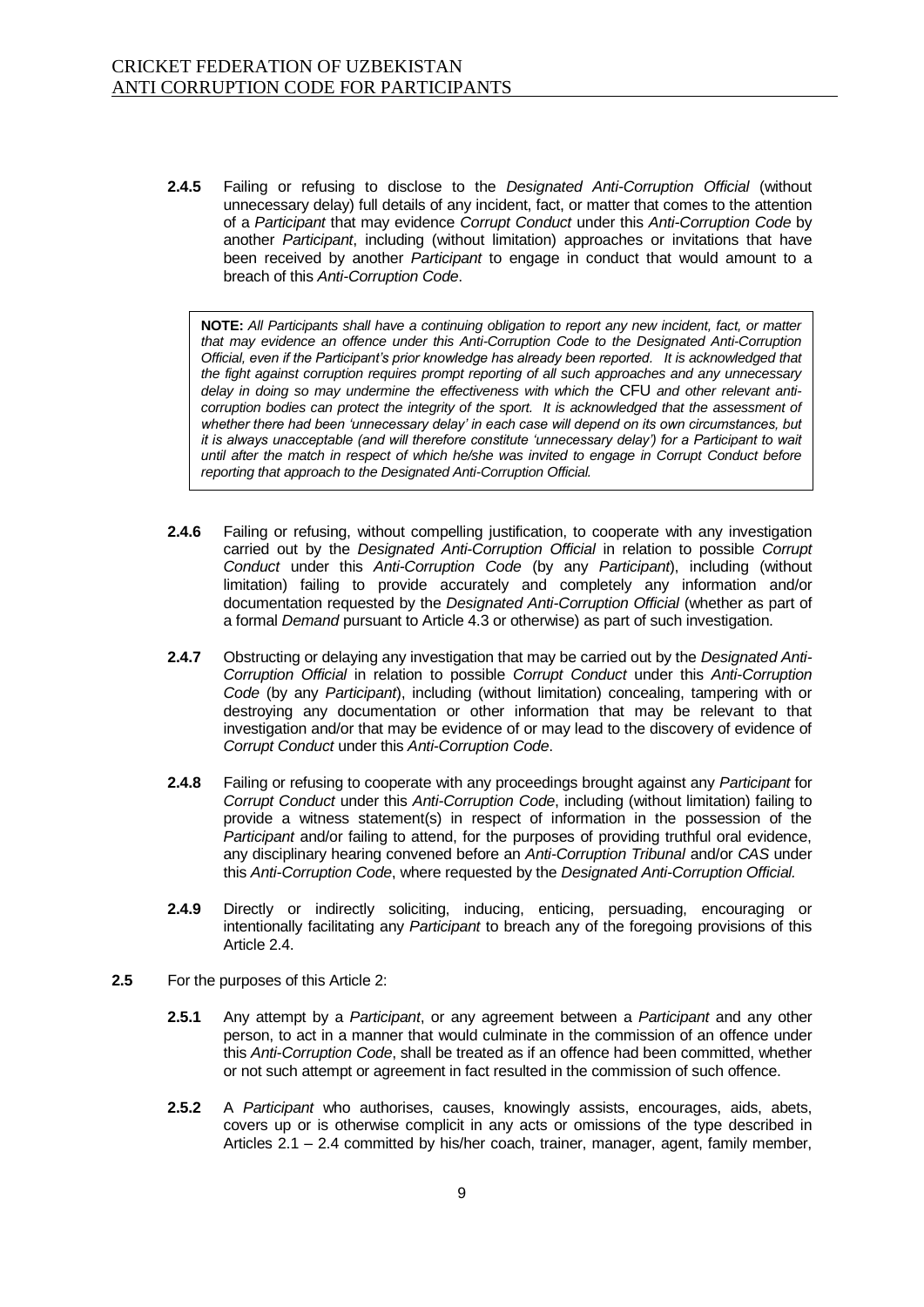guest or other affiliate or associate shall be treated as having committed such acts or omissions him/herself and shall be liable accordingly under this *Anti-Corruption Code*.

- **2.5.3** Where a *Participant* seeks to rely on the existence of 'compelling justification' to justify or excuse conduct under this *Anti-Corruption Code* which might otherwise amount to an offence (see Article 2.4.6), the burden shall be on that *Participant* to adduce sufficient credible evidence to prove, on the balance of probabilities, that genuine and powerful reasons exist (or existed) to objectively justify his/her conduct taking into account all the relevant circumstances.
- **2.6** The following are not relevant to the determination of whether an offence has been committed under this *Anti-Corruption Code* (although they may be relevant to the issue of the sanction to be imposed under Article 6 in the event that it is determined that an offence has been committed):
	- **2.6.1** Whether or not the *Participant* him/herself was participating or involved in any way in the specific *Domestic Match (es)* in question.
	- **2.6.2** The nature or outcome of any *Bet(s)* on the *Domestic Match (es)* in question.
	- **2.6.3** The outcome of the *Domestic Match (es)* in question.
	- **2.6.4** Whether or not the *Participant's* efforts or performance (if any), or the efforts or performance of any other player or other person, in the *Domestic Match* (es) in question were (or could be expected to have been) affected by the acts or omissions in question.
	- **2.6.5** Whether or not any of the results in the *Domestic Match* (es) in question were (or could be expected to have been) affected by the act or omissions in question.
- **2.7** It shall be a valid defence to a charge of:
	- **2.7.1** any offence under this *Anti-Corruption Code* to prove, on the balance of probabilities, that the alleged offence was committed (and that, where applicable, it was not reported to the CFU thereafter) due to the *Participant's* honest and reasonable belief that there was a serious threat to his/her life or safety or to the life or safety of any other person; and
	- **2.7.2** an offence under Article 2.4.8 of the *Anti-Corruption Code* if the *Participant* adduces sufficient credible evidence to prove, on the balance of probabilities, that genuine and powerful reasons exist (or existed) to objectively justify his/her conduct taking into account all the relevant circumstances (and for which purpose the right to invoke the privilege against self-incrimination is deemed to have been waived by each *Participant*  and shall not be a sufficient reason).

#### **ARTICLE 3 STANDARD OF PROOF AND EVIDENCE**

- **3.1** Unless otherwise stated elsewhere in this *Anti-Corruption Code*, the burden of proof shall be on the CFU in all cases brought under this *Anti-Corruption Code* and the standard of proof shall be whether the *Anti-Corruption Tribunal* is comfortably satisfied that the alleged offence has been committed, bearing in mind the seriousness of the allegation that is being made. This standard of proof in all cases is greater than a mere balance of probability but less than proof beyond a reasonable doubt.
- **3.2** The following rules of proof shall be applicable at hearings and in the proceedings generally:
	- **3.2.1** The *Anti-Corruption Tribunal* shall not be bound by rules governing the admissibility of evidence in judicial or other proceedings. Instead, facts may be established by any reliable means, including admissions and circumstantial evidence.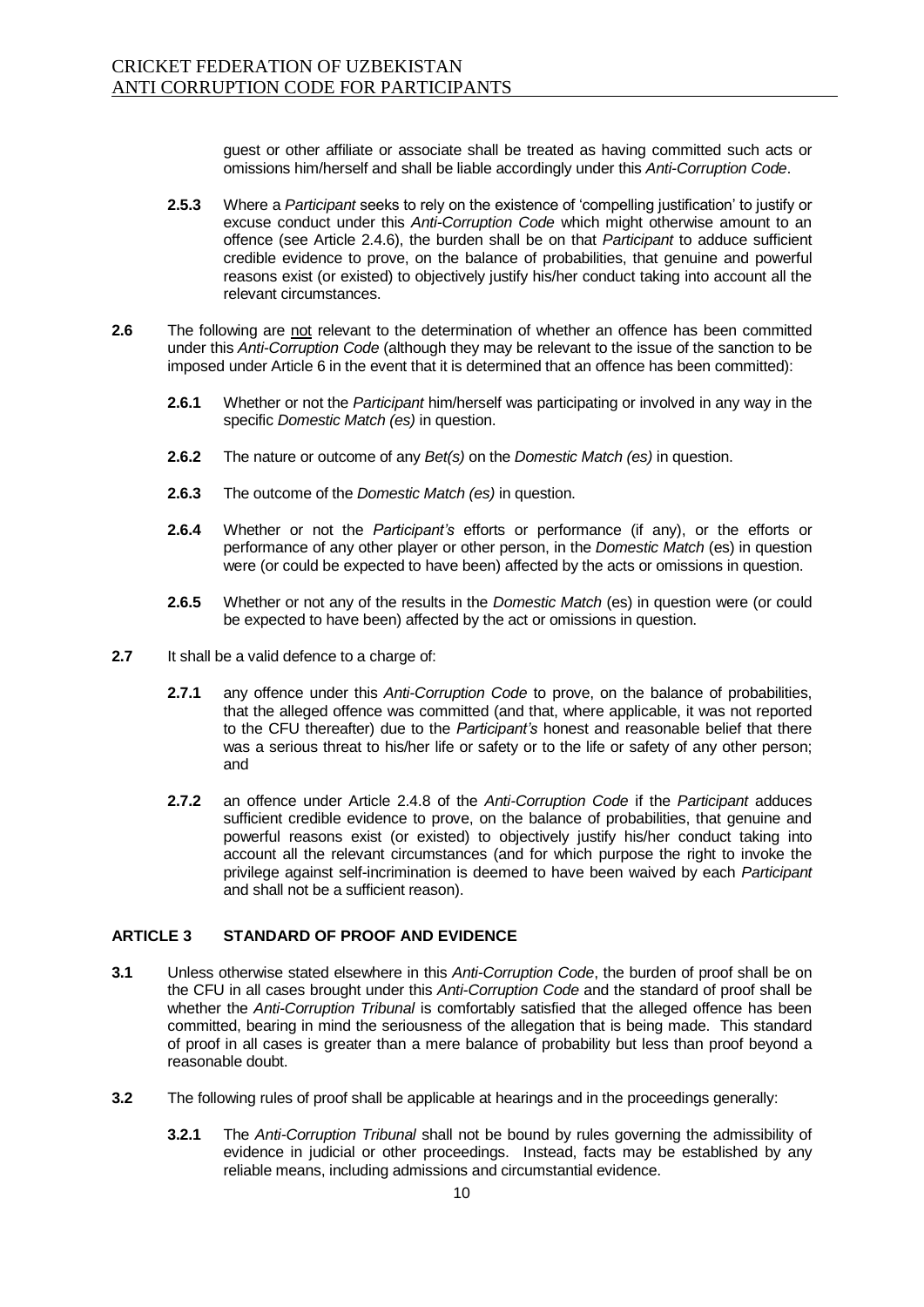- **3.2.2** The *Anti-Corruption Tribunal* shall have discretion to accept any facts established by a decision of a court or professional disciplinary tribunal of competent jurisdiction that is not the subject of a pending appeal and in which certain facts are established as irrebuttable evidence of those facts as against the *Participant* to whom the decision pertained, unless the *Participant* establishes that the decision violated principles of natural justice.
- **3.2.2** The *Anti-Corruption Tribunal* may draw an inference adverse to the *Participant* who is asserted to have committed an offence under this *Anti-Corruption Code* based on his/her failure or refusal, without compelling justification, after a request made in a reasonable time in advance of any hearing, to appear at the hearing (either in person or by video or telephone link, as directed by the *Anti-Corruption Tribunal*) and to answer any relevant questions.

#### **ARTICLE 4 INVESTIGATIONS AND** *NOTICE OF CHARGE*

- **4.1** Any allegation or suspicion of a breach of this *Anti-Corruption Code*, whatever the source, shall be referred to the *Designated Anti-Corruption Official* for investigation.
- **4.2** The *Designated Anti-Corruption Official* may, at any time, conduct an investigation into the activities of any *Participant* who he/she believes may have committed an offence under this *Anti-Corruption Code*. Such investigations may be conducted in conjunction with, and information obtained in such investigations may be shared with, the ICC and/or other *National Cricket Federations* and/or other relevant authorities (including criminal justice, administrative, professional and/or judicial authorities). All *Participants* must cooperate fully with such investigations, failing which any such *Participant* shall be liable to be charged with a breach of the *Anti-Corruption Code* pursuant to Articles 2.4.6, 2.4.7, 2.4.8 and/or 2.4.9 (and it shall not be a valid basis for failing or refusing to cooperate or a valid defence to any such subsequent charge for a *Participant* to invoke any privilege against self-incrimination, which privilege is deemed to have been waived by the *Participant*). The *Designated Anti-Corruption Official* shall have discretion, where he/she deems appropriate, to stay his/her own investigation pending the outcome of investigations being conducted by the ICC and/or other *National Cricket Federations* and/or other relevant authorities.
- **4.3** As part of any investigation, the *Designated Anti-Corruption Official* may at any time (including after a *Notice of Charge* has been provided to a relevant *Participant*) make a written demand to any *Participant* (a "**Demand**") to provide the *Designated Anti-Corruption Official* , in writing and/or by answering questions in person at an interview and/or by allowing the *Designated Anti-Corruption Official* to take possession of and/or copy or download information from his/her *Mobile Device(s)* (as the *Designated Anti-Corruption Official* elects), with any information that the *Designated Anti-Corruption Official* reasonably believes may be relevant to the investigation. Such information may include (without limitation) (a) copies or access to all relevant records (such as current or historic telephone records, bank statements, Internet services records and/or other records stored on computer hard drives or other information storage equipment or any consent forms relating thereto); (b) any data and/or messages and/or photographs and/or videos and/or audio files and/or documents or any other relevant material contained on his/her *Mobile Device(s)* (including, but not limited to, information stored through SMS, WhatsApp or any other messaging system); and/or (c) all of the facts and circumstances of which the *Participant* is aware with respect to the matter being investigated. Provided that any such Demand has been issued in accordance with this Article 4.3, and subject to any principles of national law, the *Participant* shall cooperate fully with such *Demand*, including by furnishing such information within such reasonable period of time as may be determined by the *Designated Anti-Corruption Official.* Where such a *Demand* relates to the request to take possession of and/or copy or download information contained on a *Participant's Mobile Device(s)*, then such information shall be provided immediately upon the *Participant's* receipt of the *Demand.* In all other cases, save where exceptional circumstances exist, a minimum period of fourteen from receipt of the *Demand* will be provided. Where appropriate, the *Participant* may seek an extension of such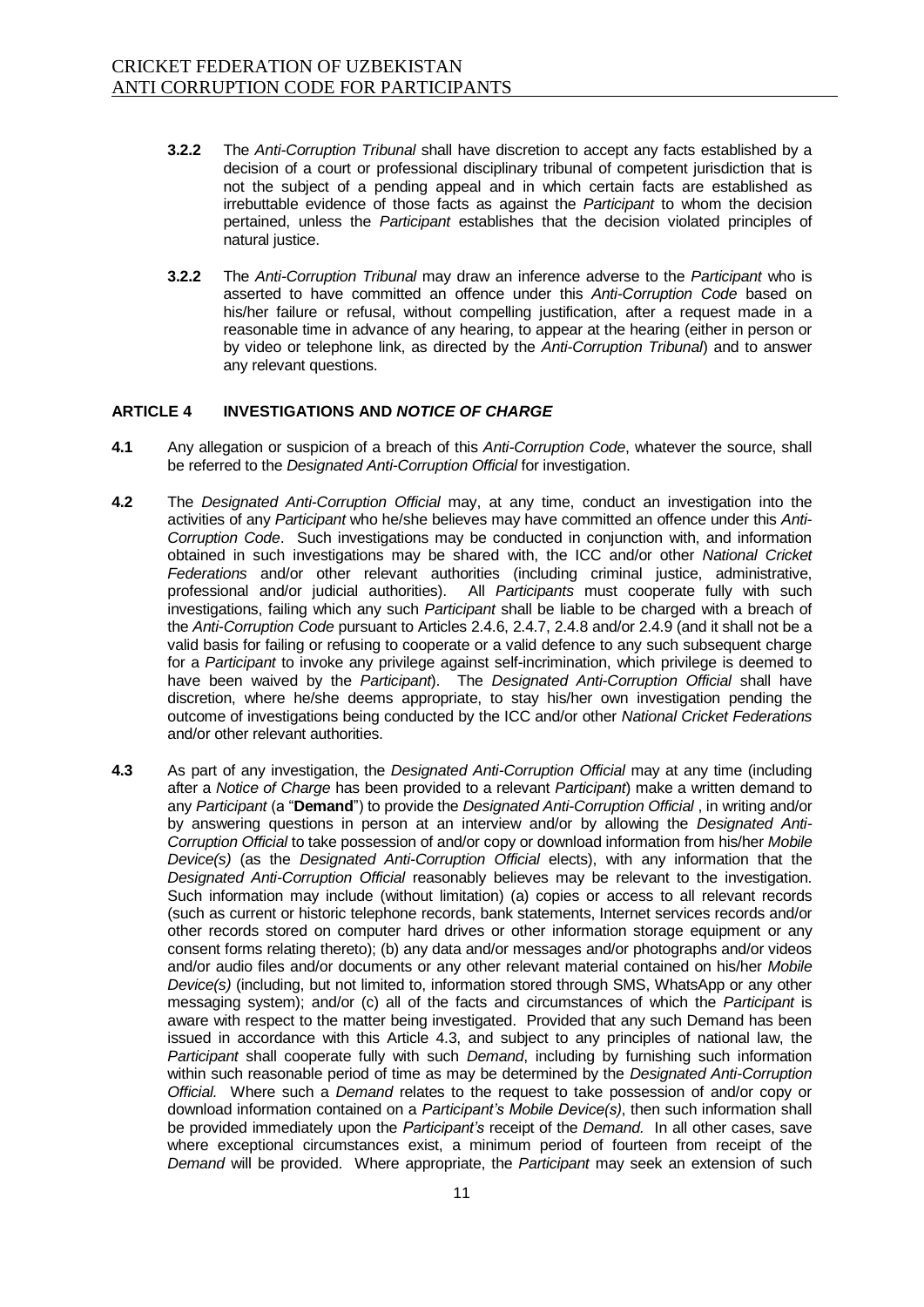deadline by providing the *Designated Anti-Corruption Official* with cogent reasons to support an extension, provided that the decision to grant or deny such extension shall be at the discretion of the *Designated Anti-Corruption Official*, acting reasonably at all times.

- **4.4** Any information furnished to the *Designated Anti-Corruption Official* (whether pursuant to a specific *Demand* or otherwise as part of an investigation) will not be used for any purpose other than in accordance with this *Anti-Corruption Code* and will be kept strictly confidential except when:
	- **4.4.1** it becomes necessary to disclose such information in support of a charge of an offence under this *Anti-Corruption Code* or the anti-corruption rules of the *ICC* or any other *National Cricket Federation*;
	- **4.4.2** such information is required to be disclosed by any applicable law;
	- **4.4.3** such information is already published or a matter of public record, readily acquired by an interested member of the public, or disclosed according to the rules and regulations governing the relevant *Match*; and/or
	- **4.4.4** it becomes necessary (because the information gathered may also amount to or evidence infringements of other applicable laws or regulations) to disclose such information to other competent authorities -- including the *ICC*, other *National Cricket Federations* and/or any applicable police, taxation, fraud, criminal intelligence or other authorities -- whether pursuant to formal information-sharing agreements or otherwise).
- **4.5** All *Participants* must cooperate with the *Designated Anti-Corruption Official* in relation to any proceedings brought against any other *Participant* for *Corrupt Conduct* in breach of this *Anti-Corruption Code*, including (without limitation) through the provision of a witness statement(s) in respect of information in the possession of the *Participant* and/or attending, for the purposes of providing truthful oral evidence, any disciplinary hearing convened before an *Anti-Corruption Tribunal* and/or to *CAS* under the *Anti-Corruption Code*, where requested by the *Designated Anti-Corruption Official*, failing which the non-cooperating *Participant* shall be liable to be charged with a breach of the *Anti-Corruption Code* pursuant to Article 2.4.8. In light of the waiver contained in Article 2.7.2, it shall not be a valid basis for failing or refusing to cooperate or a valid defence to any such subsequent charge for a *Participant* to invoke any privilege against selfincrimination.
- **4.6** If, at any time, the CFU President determines that there is a case to answer under Article 2, then the *Participant* shall be sent written notice of the following (the **"Notice of Charge"**), which, where applicable, will be copied to the CEO of the *National Cricket Federation* to which the **Participant is affiliated:** 
	- **4.6.1** that the *Participant* has a case to answer under Article 2;
	- **4.6.2** the specific offence(s) that the *Participant* is alleged to have committed;
	- **4.6.3** details of the alleged acts and/or omissions relied upon in support of the charge;
	- **4.6.4** the range of sanctions applicable under this *Anti-Corruption Code* if the charge is admitted or upheld;
	- **4.6.5** (where applicable) the matters relating to *Provisional Suspension* specified at Article 4.7; and
	- **4.6.6** that if the *Participant* wishes to exercise his/her right to a hearing before the *Anti-Corruption Tribunal* (whether to contest liability or sanction or both), he/she must submit a written request for a hearing that explains how the *Participant* responds to the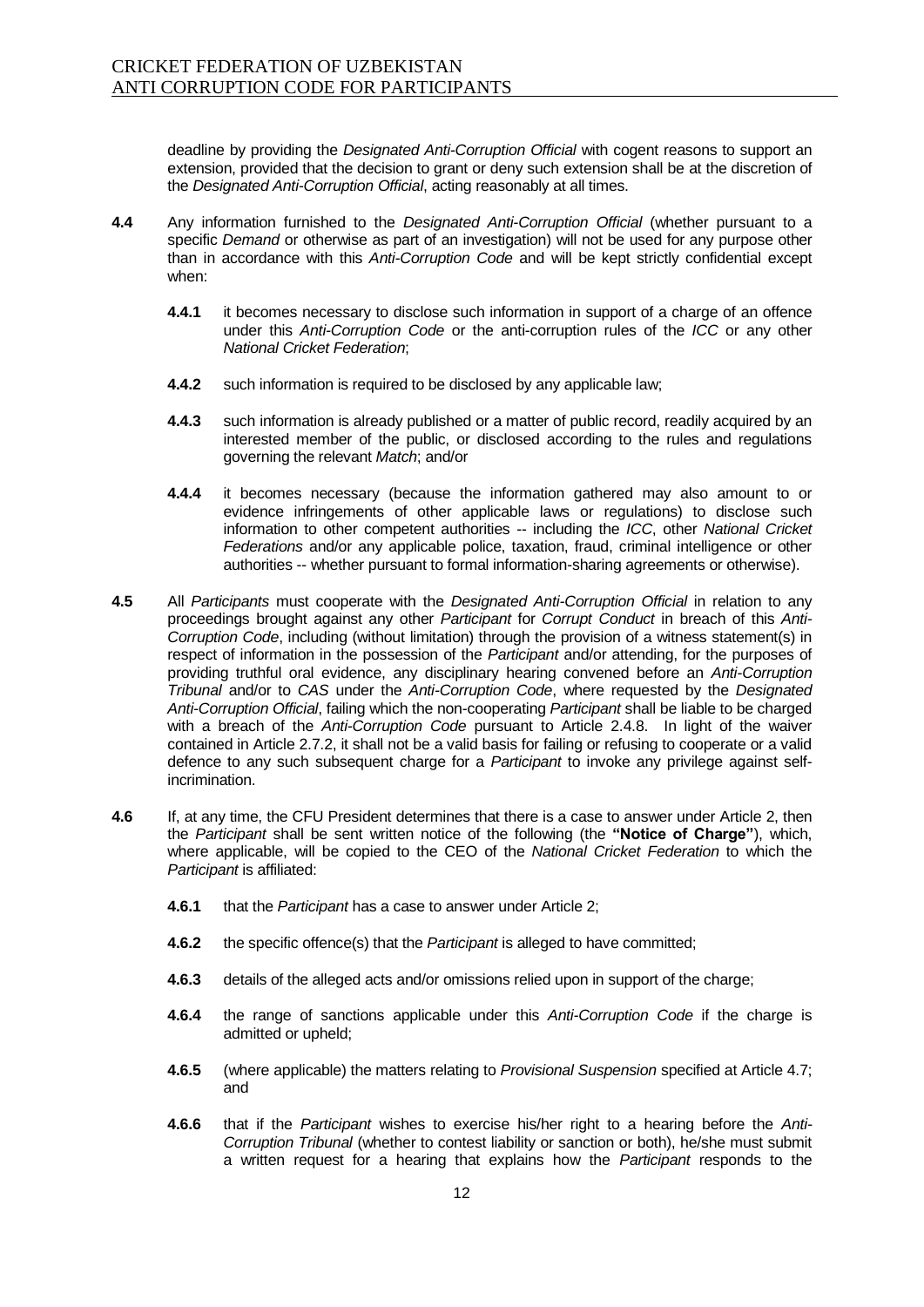charge(s) and (in summary form) the basis for such response. To be effective, the request must be received by the *Designated Anti-Corruption Official* as soon as possible, but in any event within fourteen (14) days of the *Participant's* receipt of the *Notice of Charge*. A copy of any such notice will be sent by the *Designated Anti-Corruption Official* to the *ICC*, and, where applicable, the *National Cricket Federation* to which the **Participant is affiliated, without unnecessary delay.** 

#### **4.7** *Provisional Suspension*

- **4.7.1** Where President of the CFU decides to charge a *Participant* with an offence under this *Anti-Corruption Code*; or (b) the CFU considers that there are other exceptional circumstances relevant to a *Participant* (for example, where any relevant police authority has arrested and/or charged a *Participant* with an offence under any relevant criminal law in respect of facts or circumstances that may also constitute an offence under this *Anti-Corruption Code*), it, shall have the discretion, in circumstances where it considers (that the integrity of the sport could otherwise be seriously undermined, to *Provisionally Suspend* the *Participant* pending the *Anti-Corruption Tribunal's* determination of whether he/she has committed an offence. Any decision to *Provisionally Suspend* the *Participant*  will be communicated to the *Participant* in writing, with a copy sent at the same time to the *ICC* and, where applicable, the *National Cricket Federation* to which the *Participant*  is affiliated*.*
- **4.7.2** In all cases, the *Participant* shall be given an opportunity to contest such *Provisional Suspension* in a *Provisional Hearing* taking place before the Chairman of the *Disciplinary Panel* (sitting alone) on a timely basis after its imposition. At any such *Provisional Hearing*, it shall be the burden of the CFU to establish that, in such circumstances, the integrity of the sport could be seriously undermined if the *Participant* does not remain *Provisionally Suspended* pending determination of the charge(s) or such other date (as may be applicable). The *Provisional Hearing* shall take place on the basis of written submissions alone, save where the Chairman of the *Disciplinary Panel*, in his/her absolute discretion, determines that a hearing should be convened. Any *Provisional Hearing* shall ensure that the *Participant* is afforded a fair and reasonable opportunity to present evidence, address the Chairman of the *Disciplinary Panel* and present his/her case. Notice of any decision made at a *Provisional Hearing* will be sent by the CFU to the *ICC* and (if applicable) the *National Cricket Federation* to which the *Participant* is affiliated as soon as such decision has been made.
- **4.7.3** Where a full hearing under Article 5 has not been convened within three (3) months of the imposition of a *Provisional Suspension*, the *Participant* shall be entitled to apply (where applicable) to the Chairman of the *Disciplinary Panel* (sitting alone) to lift the *Provisional Suspension*. If such an application is made, it shall be the burden of the CFU to establish that there is/remains a risk that the integrity of the sport could be seriously undermined if the *Provisional Suspension* was lifted. The application shall be determined on the basis of written submissions alone, save where the Chairman of the *Disciplinary Panel*, in his absolute discretion, determines that a hearing should be convened. Any consideration of such an application by the Chairman of the *Disciplinary Panel* shall ensure that the *Participant* is afforded a fair and reasonable opportunity to present evidence, address the Chairman of the *Disciplinary Panel* and present his/her case. Notice of any decision made by the Chairman of the *Disciplinary Panel* will be sent to the *ICC* and (if applicable) the *National Cricket Federation* to which the **Participant is affiliated as soon as such decision has been made.**
- **4.7.4** While *Provisionally Suspended,* a *Participant* may not play, coach or otherwise participate or be involved in any capacity in any *Match* or any other kind of function, event or activity (other than authorised anti-corruption education or rehabilitation programmes) that is authorised, organised, sanctioned, recognised or supported in any way by the CFU, the *ICC*, another *National Cricket Federation* or any member under the jurisdiction of a *National Cricket Federation,* or receive accreditation to provide media or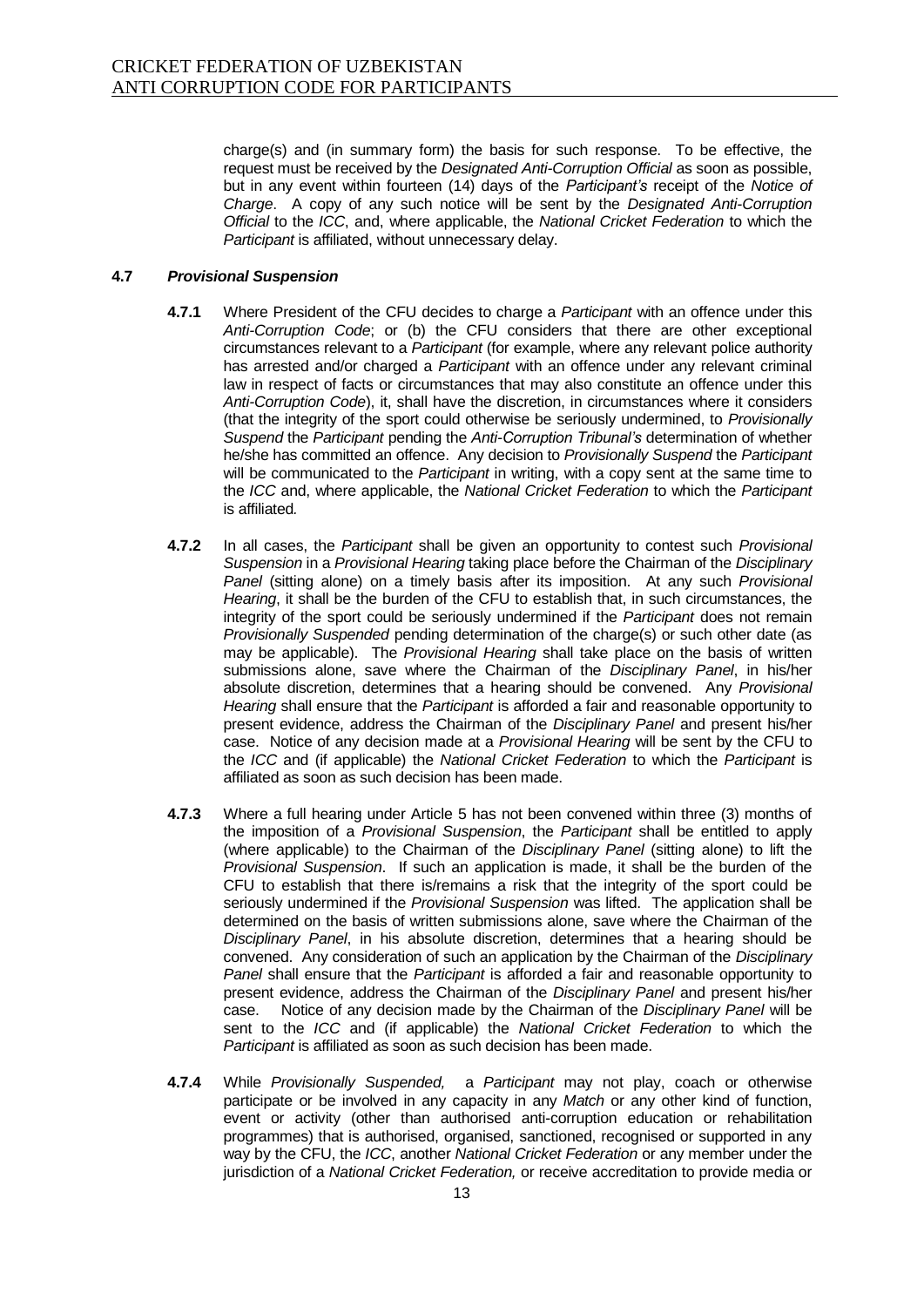other services at any official venue or *Match.* The *ICC* and other *National Cricket Federations* shall take all reasonable steps within their powers to give effect to and enforce this Article 4.7.4 in their respective geographical jurisdictions to the extent that they have the jurisdiction, power or ability to do so.

**4.7.5** A *Participant* who is not *Provisionally Suspended* may voluntarily suspend him/herself by written notice to the *Designated Anti-Corruption Official.* In that case, provided that the *Participant* respects that voluntary *Provisional Suspension* until the charge(s) against him/her is/are determined, he/she shall be given credit for such voluntary *Provisional Suspension* in accordance with Article 6.4. A copy of any such voluntary *Provisional Suspension* shall be sent to the *ICC* and (if applicable) the *National Cricket Federation* to which the *Participant* is affiliated without unnecessary delay.

#### **4.8 Responding to a** *Notice of Charge*

- **4.8.1** If the *Participant* fails or refuses to file a written request for a hearing before the *Anti-Corruption Tribunal* in accordance with Article 4.6.6 (or by any extended deadline that the *Designated Anti-Corruption Official* deems appropriate), then he/she shall be deemed to have:
	- **4.8.1.1** waived his/her entitlement to a hearing;
	- **4.8.1.2** admitted that he/she has committed the offence(s) under this *Anti-Corruption Code* specified in the *Notice of Charge*; and
	- **4.8.1.3** acceded to the range of applicable sanctions specified in the *Notice of Charge*.

In such circumstances, a hearing before the *Anti-Corruption Tribunal* shall not be required. Instead, the Chairman of the *Disciplinary Panel* (sitting alone) shall issue a public decision confirming the offence(s) under this *Anti-Corruption Code* specified in the *Notice of Charge* and the imposition of an applicable sanction within the range specified in the *Notice of Charge*. Before issuing that public decision, the Chairman of the *Disciplinary Panel* will provide written notice of that decision to the *National Cricket Federation* to which the *Participant* is affiliated, the *Designated Anti-Corruption Official* and the *ICC.*

**4.8.2** Where the *Participant* does request a hearing in accordance with Article 4.6.6, the matter shall proceed to a hearing in accordance with Article 5.

#### **ARTICLE 5 THE DISCIPLINARY PROCEDURE**

#### **5.1 Hearings under this** *Anti-Corruption Code*

- **5.1.1** Where the CFU alleges that a *Participant* has committed an offence under this *Anti-Corruption Code,* and the *Participant* submits the response required under Article 4.6.6 by the specified deadline, disputing the charge and/or the sanctions to be imposed for such offence under this *Anti-Corruption Code*, the matter shall be referred to the Chairman of the *Disciplinary Panel*.
- **5.1.2** The Chairman of the *Disciplinary Panel* shall appoint three members from the *Disciplinary Panel* (which may include the Chairman of the *Disciplinary Panel*) to form the *Anti-Corruption Tribunal* to hear the case. One member of the *Anti-Corruption Tribunal*, who shall be a lawyer, shall sit as the Chairman of the *Anti-Corruption Tribunal*. The appointed members shall be independent of the parties and shall have had no prior involvement with the case.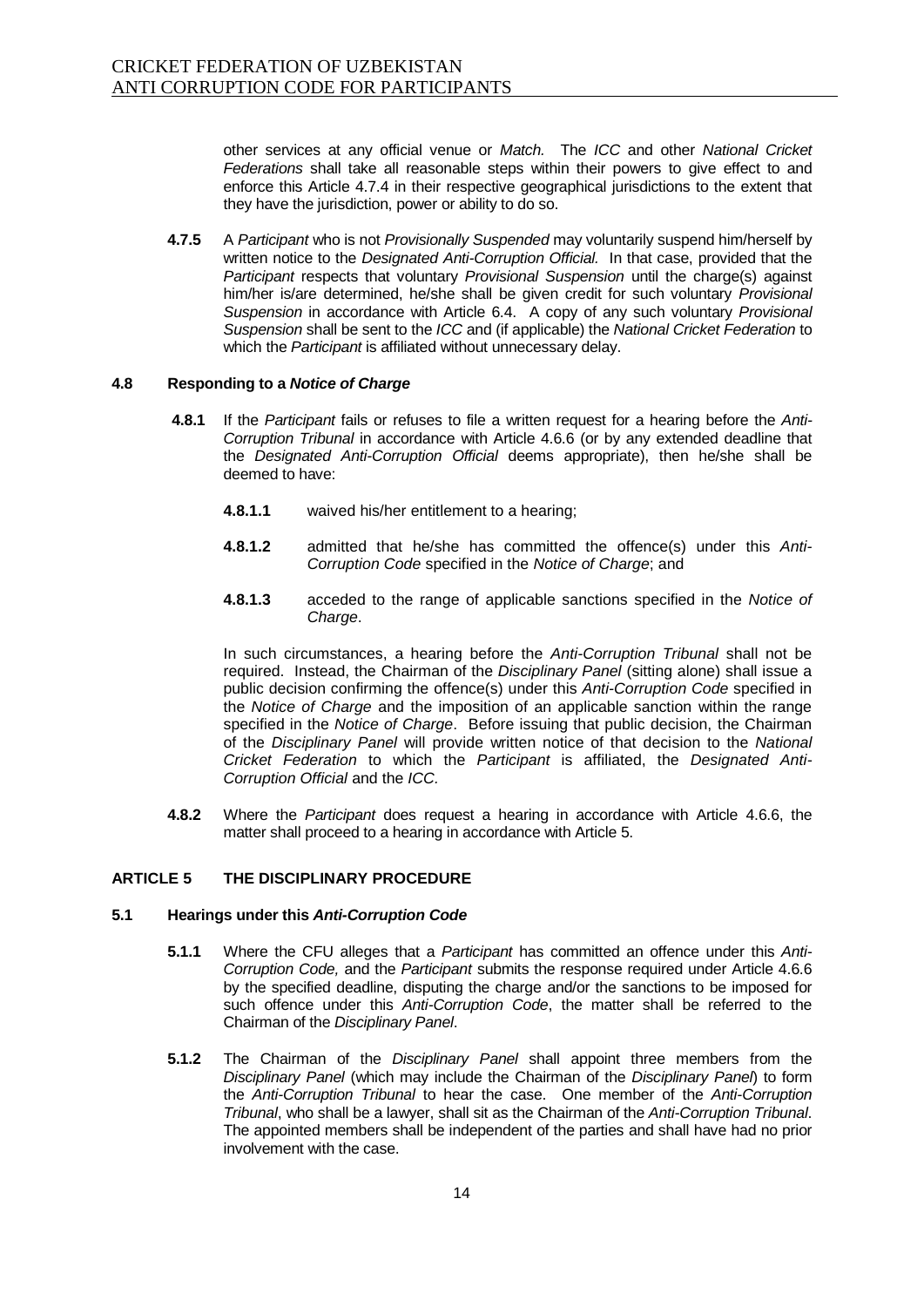- **5.1.3** The Chairman of the *Anti-Corruption Tribunal* shall convene a preliminary hearing with the *CFU* and its legal representatives (if any), together with the relevant *Participant* and his/her legal representatives (if any). The preliminary hearing should take place as soon as reasonably practicable and be by telephone conference call (unless the Chairman of the *Anti-Corruption Tribunal* determines otherwise). The non-participation of the *Participant* or his/her representative at the preliminary hearing, after proper notice of the preliminary hearing has been provided, shall not prevent the Chairman of the *Anti-Corruption Tribunal* from proceeding with any such preliminary hearing, whether or not any written submissions are made on behalf of the *Participant*.
- **5.1.4** The purpose of any preliminary hearing shall be to allow the Chairman of the *Anti-Corruption Tribunal* to address any issues that need to be resolved prior to the hearing date. Whether or not a preliminary hearing is held, the Chairman of the *Anti-Corruption Tribunal* shall:
	- **5.1.4.1** determine the date(s) upon which the full hearing shall be held. Save where the Chairman of the *Anti-Corruption Tribunal* in his discretion orders otherwise, the full hearing should ordinarily take place no more than forty (40) days after the date of the preliminary hearing;
	- **5.1.4.2** establish dates reasonably in advance of the date of the full hearing by which:
		- (a) the *CFU* shall submit an opening brief with argument on all issues that the *CFU* wishes to raise at the hearing and a written statement from each witness that the CFU intends to call at the hearing, setting out his/her direct evidence, and enclosing copies of the documents that the *CFU* intends to rely on at the hearing;
		- (b) the *Participant* shall submit an answering brief, addressing the arguments of the *CFU* and setting out argument on the issues that he/she wishes to raise at the hearing, as well as a written statement from each witness that he/she intends to call at the hearing, setting out that witness's direct evidence and enclosing copies of the documents that he/she intends to rely on at the hearing; and
		- (c) the *CFU* may (at his/her discretion) submit a reply brief, responding to the answer brief of the *Participant* and providing a witness statement from each rebuttal witness that the *CFU* intends to call at the hearing, setting out his/her direct evidence and enclosing copies of any further documents that the CFU intends to rely on at the hearing.
	- **5.1.4.3** order such consolidation with other case(s) as the Chairman of the *Anti-Corruption Tribunal* shall deem appropriate. For example, where two or more *Participants* are alleged to have committed offences under this *Anti-Corruption Code*, they may both be dealt with at the same hearing where the proceedings arise out of the same incident or set of facts, or where there is a clear link between separate incidents; and
	- **5.1.4.4** make such order as the Chairman of the *Anti-Corruption Tribunal* shall deem appropriate in relation to the production of relevant documents and/or other materials between the parties.
- **5.1.5** The *Participant* shall be required to raise at the preliminary hearing any legitimate objection that he/she may have to any of the members of the *Anti-Corruption Tribunal* convened to hear his/her case. Any unjustified delay in raising any such objection shall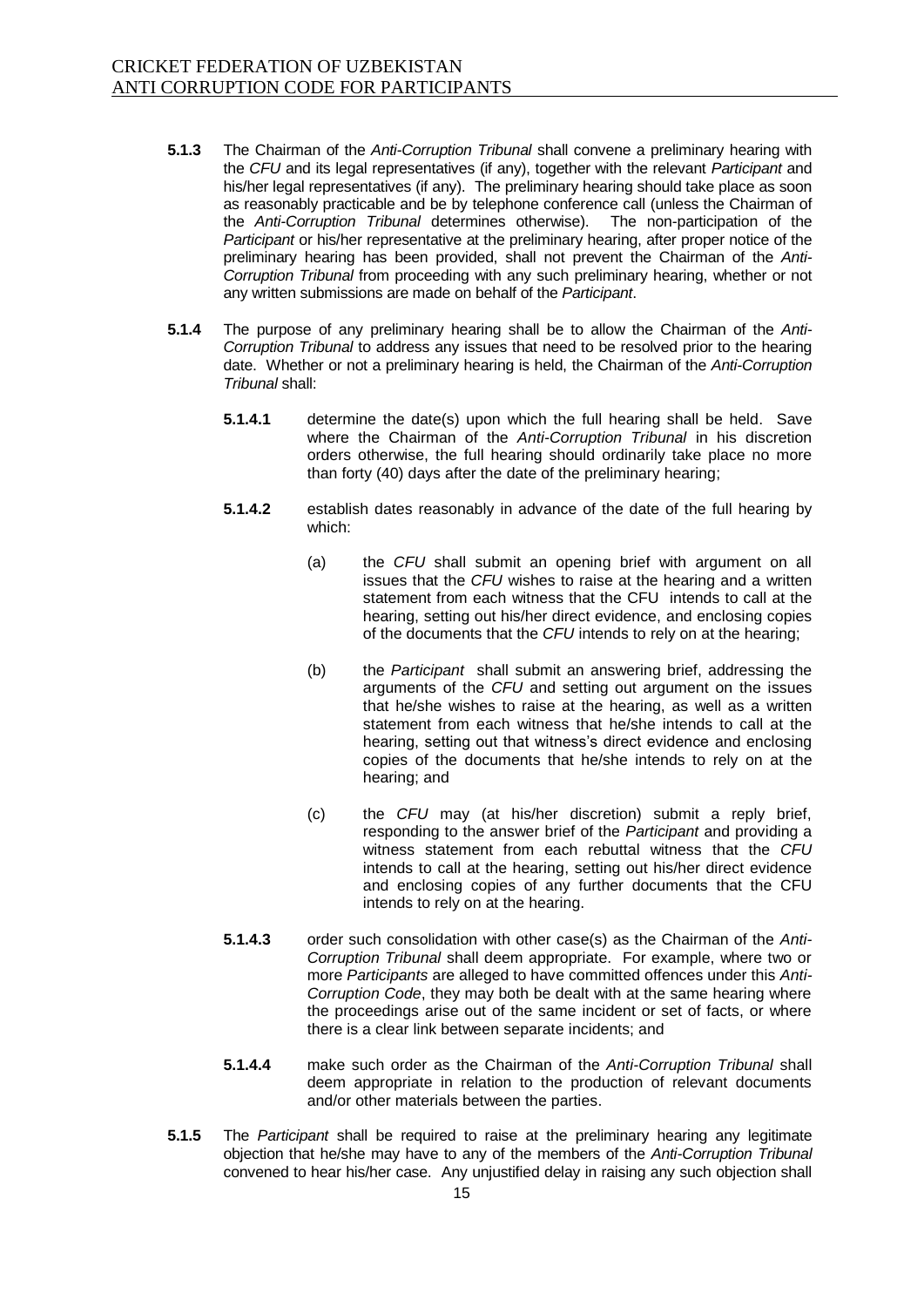constitute a waiver of the objection. If any objection is made, the Chairman of the *Anti-Corruption Tribunal* shall rule on its legitimacy (or, if the objection relates to the Chairman of the *Anti-Corruption Tribunal*, the Chairman of the *Disciplinary Panel* shall rule on its legitimacy).

- **5.1.6** If, because of a legitimate objection or for any other reason, a member of the *Anti-Corruption Tribunal* is, or becomes, unwilling or unable to hear the case, then the Chairman of the *Disciplinary Panel* may, at his/her absolute discretion: (a) appoint a replacement member of the *Anti-Corruption Tribunal* from the *Disciplinary Panel*; or (b) authorise the remaining members of the *Anti-Corruption Tribunal* to hear the case on their own.
- **5.1.7** Hearings before the *Anti-Corruption Tribunal* shall be conducted on a confidential basis.
- **5.1.8** Each of the *CFU* and the *Participant* has the right to be present and to be heard at the hearing and (at his/her or its own expense) to be represented at the hearing by legal counsel of his/her or its own choosing. Where there is compelling justification for the non-attendance by any party or representative at the hearing, then such party or representative shall be given the opportunity to participate in the hearing by telephone or video conference (if available).
- **5.1.9** Without prejudice to Article 3.2.2, the *Participant* may choose not to appear in person at the hearing, but instead may provide a written submission for consideration by the *Anti-Corruption Tribunal*, in which case the *Anti-Corruption Tribunal* shall consider the submission in its deliberations. However, the non-attendance of the *Participant* or his/her representative at the hearing, without compelling justification, after proper notice of the hearing has been provided, shall not prevent the *Anti-Corruption Tribunal* from proceeding with the hearing in his/her absence, whether or not any written submissions are made on his/her behalf.
- **5.1.10** The procedure to be followed at the hearing (including whether to convene a hearing, or alternatively to determine the matter (or any part thereof) by way or written submissions alone, or the language in which the hearing is to be conducted and whether translations of evidence and/or interpreters are required) shall be at the discretion of the Chairman of the *Anti-Corruption Tribunal*, provided that the hearing is conducted in a manner which affords the *Participant* a fair and reasonable opportunity to present evidence (including the right to call and to question witnesses by telephone or video-conference where necessary), address the *Anti-Corruption Tribunal* and present his/her case.
- **5.1.11** If required by the Chairman of the *Anti-Corruption Tribunal*, the CFU shall make arrangements to have the hearing recorded and/or transcribed (save for the private deliberations of the *Anti-Corruption Tribunal*). The costs of recording and/or transcription shall be paid by the CFU, subject to any costs-shifting order that the *Anti-Corruption Tribunal* may make further to Article 5.2.3.
- **5.1.12** Notwithstanding any of the other provisions of this *Anti-Corruption Code*, at any time during the proceedings it shall be open to a *Participant* charged with breach(es) of the *Anti-Corruption Code* to admit the breach(es) charged, whether or not in exchange for an agreement with the CFU on the appropriate sanction to be imposed upon him/her in order to avoid the need for a hearing before the *Anti-Corruption Tribunal.* Any such discussions between the CFU and the *Participant* shall take place on a "without prejudice" basis and in such a manner that they shall not delay or in any other way interfere with the proceedings. Any resulting agreement shall be evidenced in writing, signed by both the CFU's Chief Executive Officer (or equivalent) and the *Participant,* and shall set out the sanction imposed on the *Participant* for his/her breach of the *Anti-Corruption Code* (the "**Agreed Sanction**"). In determining the *Agreed Sanction,* the CFU will have due regard to the range of sanctions set out in Article 6.2 for the offence(s) in question, but it shall not be bound to impose a sanction within that range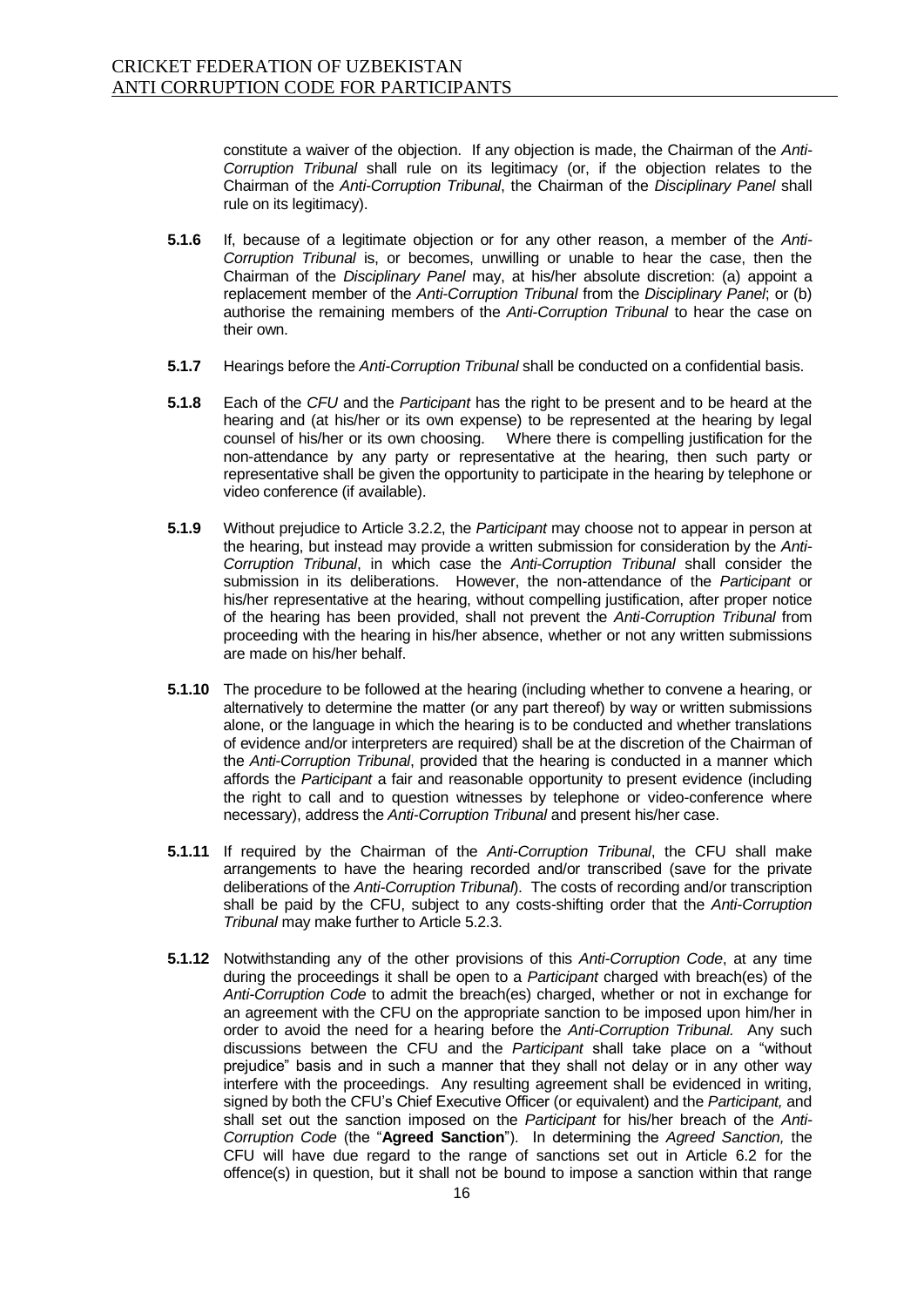where it reasonably considers (at its absolute discretion) that there is good reason to depart therefrom. Upon receipt of notice of the *Agreed Sanction*, the *Anti-Corruption Tribunal* shall discontinue the proceedings on the terms thereof without the need for any further hearing. Instead, the CFU's Chief Executive Officer (or equivalent) shall promptly issue a public decision confirming the *Participant's* admission of the offence(s) charged and the imposition of the *Agreed Sanction*. Before issuing the public decision, the CFU will provide notice of it to the *ICC* and, where applicable, to the *National Cricket Federation* to which the *Participant* is affiliated.

#### **5.2 Decisions of the** *Anti-Corruption Tribunal*

- **5.2.1** The *Anti-Corruption Tribunal* shall announce its decision in writing, with reasons, as soon as reasonably practicable after, and, in any event, within thirty (30) days of, the conclusion of the hearing. That written decision will set out and explain:
	- **5.2.1.1** with reasons, the *Anti-Corruption Tribunal's* findings as to whether any offence(s) under this *Anti-Corruption Code* has/have been committed;
	- **5.2.1.2** with reasons, the *Anti-Corruption Tribunal's* findings as to what sanctions, if any, are to be imposed (including any fine and/or period of *Ineligibility*);
	- **5.2.1.3** with reasons, the date that such period of *Ineligibility* shall commence pursuant to Article 6.4; and
	- **5.2.1.4** the rights of appeal described in Article 7.
- **5.2.2** The CFU will provide the *ICC* and, where applicable, the *National Cricket Federation* to which the *Participant* is affiliated, with a full written copy of the findings and decisions of the *Anti-Corruption Tribunal* (including any sanctions imposed by the *Anti-Corruption Tribunal*) at the same time as such decision is provided to the *Participant* and prior to publicly announcing such decision.
- **5.2.3** The *Anti-Corruption Tribunal* shall have discretion to announce the substance of its decision to the parties (and the *ICC*) prior to the issue of the written reasoned decision referred to in Article 5.2.1 in cases where a *Provisional Suspension* has been imposed or where it otherwise deems appropriate. For the avoidance of doubt, however: (a) the *Anti-Corruption Tribunal* shall still be required to issue a written, reasoned decision in accordance with Article 5.2.1; and (b) the time to appeal pursuant to Article 7 shall not run until receipt of that written, reasoned decision. Notice of such decision will be provided by the CFU to the *ICC* and, where applicable, the *National Cricket Federation*  to which the *Participant* is affiliated, without unnecessary delay following its announcement.
- **5.2.4** The *Anti-Corruption Tribunal* has the power to make a costs order against any party to the hearing in respect of the costs of convening the *Anti-Corruption Tribunal* and of staging the hearing and/or in respect of the costs (legal, expert, travel, accommodation, translation or otherwise) incurred by the parties in relation to the proceedings where it deems fit (for example, but without limitation, where it considers that such party has acted spuriously, frivolously or otherwise in bad faith). If the *Anti-Corruption Tribunal* does not exercise that power, the CFU shall pay the costs of convening the *Anti-Corruption Tribunal* and of staging the hearing, and each party shall bear its own costs (legal, expert, travel, accommodation, translation or otherwise).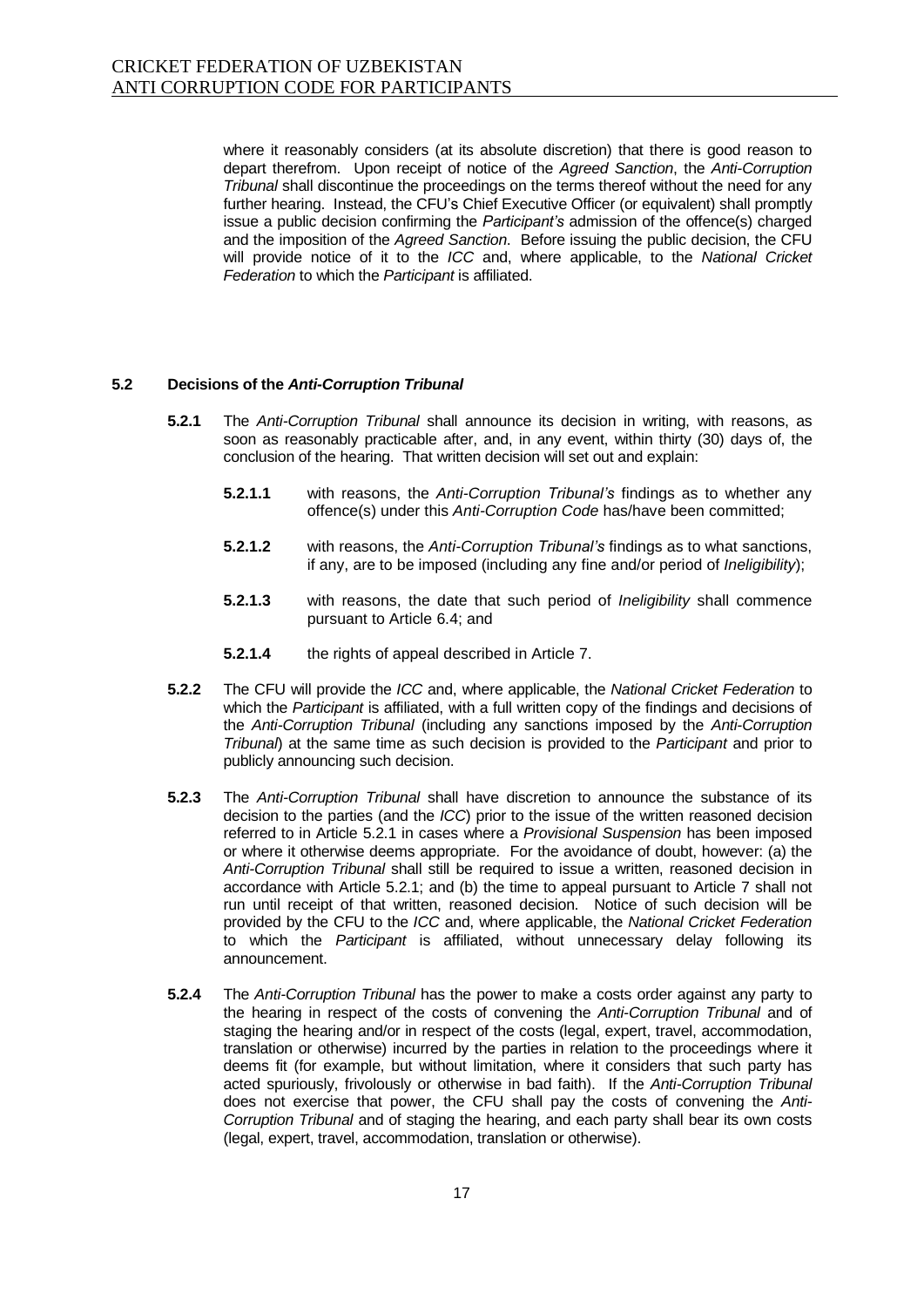**5.2.5** Subject only to the rights of appeal under Article 7, the *Anti-Corruption Tribunal's* decision shall be the full, final and complete disposition of the matter and will be binding on all parties.

#### **ARTICLE 6 SANCTIONS**

- **6.1** Where a breach of this *Anti-Corruption Code* is admitted by the *Participant* or upheld by the *Anti-Corruption Tribunal*, the *Anti-Corruption Tribunal* will be required to impose an appropriate sanction upon the *Participant* from the range of permissible sanctions described in Article 6.2. In order to determine the appropriate sanction that is to be imposed in each case, th*e Anti-Corruption Tribunal* must first determine the relative seriousness of the offence, including identifying all relevant factors that it deems to:
	- **6.1.1** aggravate the nature of the offence, namely:
		- **6.1.1.1** a lack of remorse on the part of the *Participant*;
		- **6.1.1.2** the *Participant's* bad previous disciplinary record (including where the *Participant* has previously been found guilty of another offence under this *Anti-Corruption Code* and/or any predecessor regulations of the *CFU* and/or any anti-corruption rules of the *ICC* or any other *National Cricket Federation*);
		- **6.1.1.3** where the amount of any profits, winnings or other *Reward*, directly or indirectly received by the *Participant* as a result of the offence(s), is substantial and/or where the sums of money otherwise involved in the offence(s) are substantial;
		- **6.1.1.4** Where the offence substantially damaged (or had the potential to damage substantially) the commercial value and/or the public interest in the relevant *Domestic Match (es)*;
		- **6.1.1.5** Where the offence affected (or had the potential to affect) the result of the relevant *Domestic Match (es)*;
		- **6.1.1.6** Where the welfare of a *Participant* or any other person has been endangered as a result of the offence;
		- **6.1.1.7** Where the offence involved more than one *Participant* or other persons; and/or
		- **6.1.1.8** Any other aggravating factor(s) that the *Anti-Corruption Tribunal*  considers relevant and appropriate.
	- **6.1.2** Mitigate the nature of the offence, namely:
		- **6.1.2.1** Any admission of guilt (the mitigating value of which may depend upon its timing);
		- **6.1.2.2** The *Participant's* good previous disciplinary record;
		- **6.1.2.3** The youth and/or lack of experience of the *Participant*;
		- **6.1.2.4** Where the *Participant* renounced the attempt or agreement prior to it being discovered by a third party not involved in the attempt or agreement;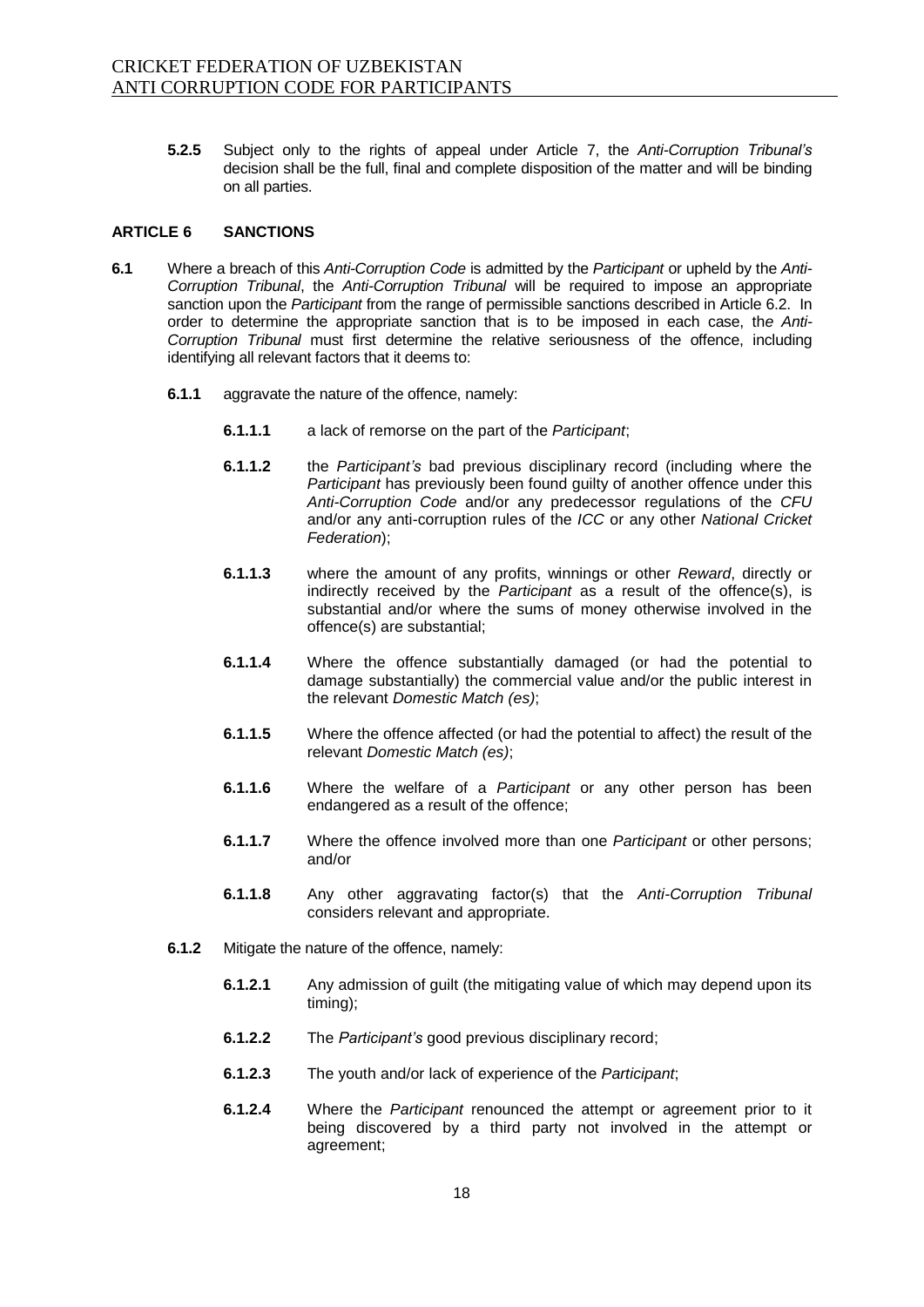- **6.1.2.5** Where the *Participant* has cooperated with the *Designated Anti-Corruption Official* and any investigation or *Demand* carried out by him/her;
- **6.1.2.6** Where the offence did not substantially damage (or have the potential to substantially damage) the commercial value, integrity of results and/or the public interest in the relevant *Domestic Match (es)*;
- **6.1.2.7** Where the offence did not affect (or have the potential to affect) the result of the relevant *Domestic Match* (es);
- **6.1.2.8** Where the *Participant* provides *Substantial Assistance* to the *Designated Anti-Corruption Official,* the *ICC*, and any other *National Cricket Federation,* a criminal justice authority or a professional disciplinary body;
- **6.1.2.9** Where the *Participant* has already suffered penalties under other laws and/or regulations for the same offence; and/or
- **6.1.2.10** any other mitigating factor(s) that the *Anti-Corruption Tribunal* considers relevant and appropriate.
- **6.2** Having considered all of the factors described in Articles 6.1.1 and 6.1.2, the *Anti-Corruption Tribunal* shall then determine, in accordance with the following table, what the appropriate sanction(s) should be:

| <b>ANTI-CORRUPTION CODE</b><br><b>OFFENCE</b>                                                                           | <b>RANGE OF PERMISSIBLE PERIOD</b><br><b>OF INELIGIBILITY</b>   | <b>ADDITIONAL DISCRETION TO</b><br><b>IMPOSE A FINE</b>                                                                                                                                                      |  |
|-------------------------------------------------------------------------------------------------------------------------|-----------------------------------------------------------------|--------------------------------------------------------------------------------------------------------------------------------------------------------------------------------------------------------------|--|
| Article 2.1.1, 2.1.2, 2.1.3 or<br>2.1.4 (Corruption)                                                                    | A minimum of five (5) years and a<br>maximum of a lifetime.     |                                                                                                                                                                                                              |  |
| Article 2.2.1 or 2.2.2 (Betting)                                                                                        | A minimum of one (1) year and a<br>maximum of five (5) years.   | In all cases, in addition to any<br>period of Ineligibility, the Anti-<br>Corruption Tribunal shall have<br>the discretion to impose a fine on<br>the Participant of such amount as<br>it deems appropriate. |  |
| Article 2.3.1 or 2.3.3 (as it<br>relates to an offence under<br>Article 2.3.1) (Misuse of <i>inside</i><br>Information) | A minimum of one (1) year and a<br>maximum of five (5) years.   |                                                                                                                                                                                                              |  |
| Article 2.3.2 or 2.3.3 (as it<br>relates to an offence under<br>Article 2.3.2) (Misuse of <i>inside</i><br>Information) | A minimum of six (6) months and a<br>maximum of five (5) years. |                                                                                                                                                                                                              |  |
| Any of Articles 2.4.1 to 2.4.6,<br>inclusive (General)                                                                  | A minimum of six (6) months and a<br>maximum of five (5) years. |                                                                                                                                                                                                              |  |
| Any of Articles 2.4.7 to 2.4.9,<br>inclusive (General)                                                                  | Any period from zero up to a<br>maximum of five (5) years.      |                                                                                                                                                                                                              |  |

- **6.3** For the avoidance of doubt:
	- **6.3.1** The *Anti-Corruption Tribunal* has no jurisdiction to adjust, reverse or amend the results of any *Match*;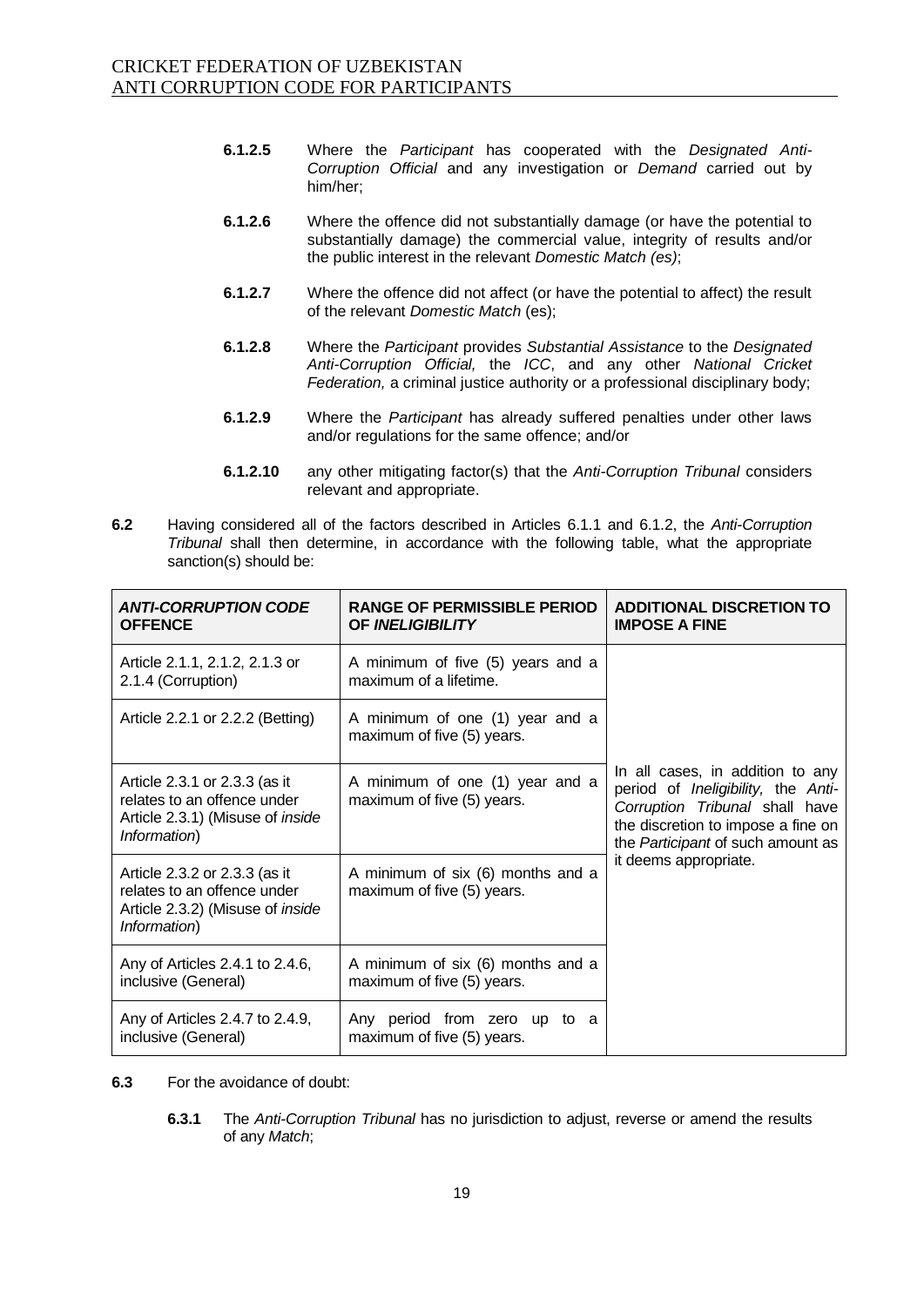- **6.3.2** where a *Participant* is found guilty of committing two offences under the *Anti-Corruption Code* in relation to the same incident or set of facts, then (save where ordered otherwise by the *Anti-Corruption Tribunal* for good cause shown) any multiple periods of *Ineligibility* imposed should run concurrently (and not cumulatively); and
- **6.3.3** where a fine and/or costs award is imposed against a *Participant*, then such fine and/or costs award must be paid: (a) by the *Participant* (and not, unless the CFU agrees*,* by any other third party); and (b) directly to the CFU no later (subject to Article 6.7) than one calendar month following receipt of the decision imposing the fine and/or costs award.
- **6.4** Any period of *Ineligibility* imposed on a *Participant* shall commence on the date that the decision imposing the period of *Ineligibility* is issued; provided that any period of *Provisional Suspension* served by the *Participant* shall be credited against the total period of *Ineligibility* to be served.
- **6.5** No *Participant* who has been declared *Ineligible* may, during the period of *Ineligibility*, play, coach, officiate or otherwise participate or be involved in any capacity in any *Match* or any other kind of function, event or activity (other than authorised anti-corruption education or rehabilitation programmes) that is authorised, organised, sanctioned, recognised or supported in any way by the *ICC*, a *National Cricket Federation* or any member under the jurisdiction of a *National Cricket Federation*, or receive accreditation to provide media or other services at any official venue or *Match*. The ICC and other *National Cricket Federations* shall take all reasonable steps within their powers to give effect to and enforce this Article 6.5 in their respective geographical jurisdictions to the extent that they have the jurisdiction power or ability to do so.
- **6.6** A *Participant* who is subject to a period of *Ineligibility* shall remain subject to this *Anti-Corruption Code* and the anti-corruption rules of the *ICC* and all other *National Cricket Federations* during that period. If a *Participant* commits *Corrupt Conduct* during a period of *Ineligibility*, this shall be treated as a separate offence and new proceedings will be brought pursuant to Article 4.6 of this *Anti-Corruption Code* or under the anti-corruption rules of the *ICC* or the relevant *National Cricket Federation*, as applicable.
- **6.7** Once any period of *Ineligibility* has expired, the *Participant* will automatically become re-eligible to participate or be otherwise involved in *Matche*s provided that he/she has first: (a) completed an official anti-corruption education session to the reasonable satisfaction of *the Designated Anti-Corruption Official*; (b) agreed to subject him/herself to such additional reasonable and proportionate monitoring procedures and requirements as the *Designated Anti-Corruption Official*  may reasonably consider necessary given the nature and scope of the offence committed; and (c) satisfied in full any fine and/or award of costs made against him/her by any *Anti-Corruption Tribunal* or the *CAS.* However, the CFU will consider any request from any *Participant,* on the grounds of financial hardship, to make the payment of such fines and/or costs over a prolonged period of time. Should any fine and/or costs award (or agreed part-payment or instalment thereof) not be paid to the CFU within such deadline or by the time of the next agreed payment date, then, unless the CFU agrees otherwise, the *Participant* may not play, coach, officiate or otherwise participate or be involved in any capacity in any *Match* until such payment has been satisfied in full.
- **6.8 [**The *Chairman of CFU*, shall, only after obtaining the prior approval of the Chairman of the *ICC's* ACSU and the Board of CFU*,* have discretion to permit a *Participant* who is subject to a period of *Ineligibility* to participate or otherwise be involved in *Domestic Matches* played under the jurisdiction of the CFU at any time prior to the end of that period of *Ineligibility* where in the opinion of the Chairman of CFU the early reinstatement of such eligibility is warranted by the conduct of the *Participant* since the period of *Ineligibility* was imposed, taking into account such factors as the Chairman of CFU in his absolute discretion considers appropriate and given the underlying objectives of this *Anti-Corruption Code*. Such factors may include (without limitation) the fact and timing of any expressions of apology, remorse and/or contrition by the *Participant*, the *Participant's* cooperation with *anti-corruption* education programmes run by or on behalf of the CFU and/or the *ICC*, and/or the *Participant's* full disclosure of any and all information known to the *Participant* that may be helpful to the *Designated Anti-Corruption Official* in enforcing the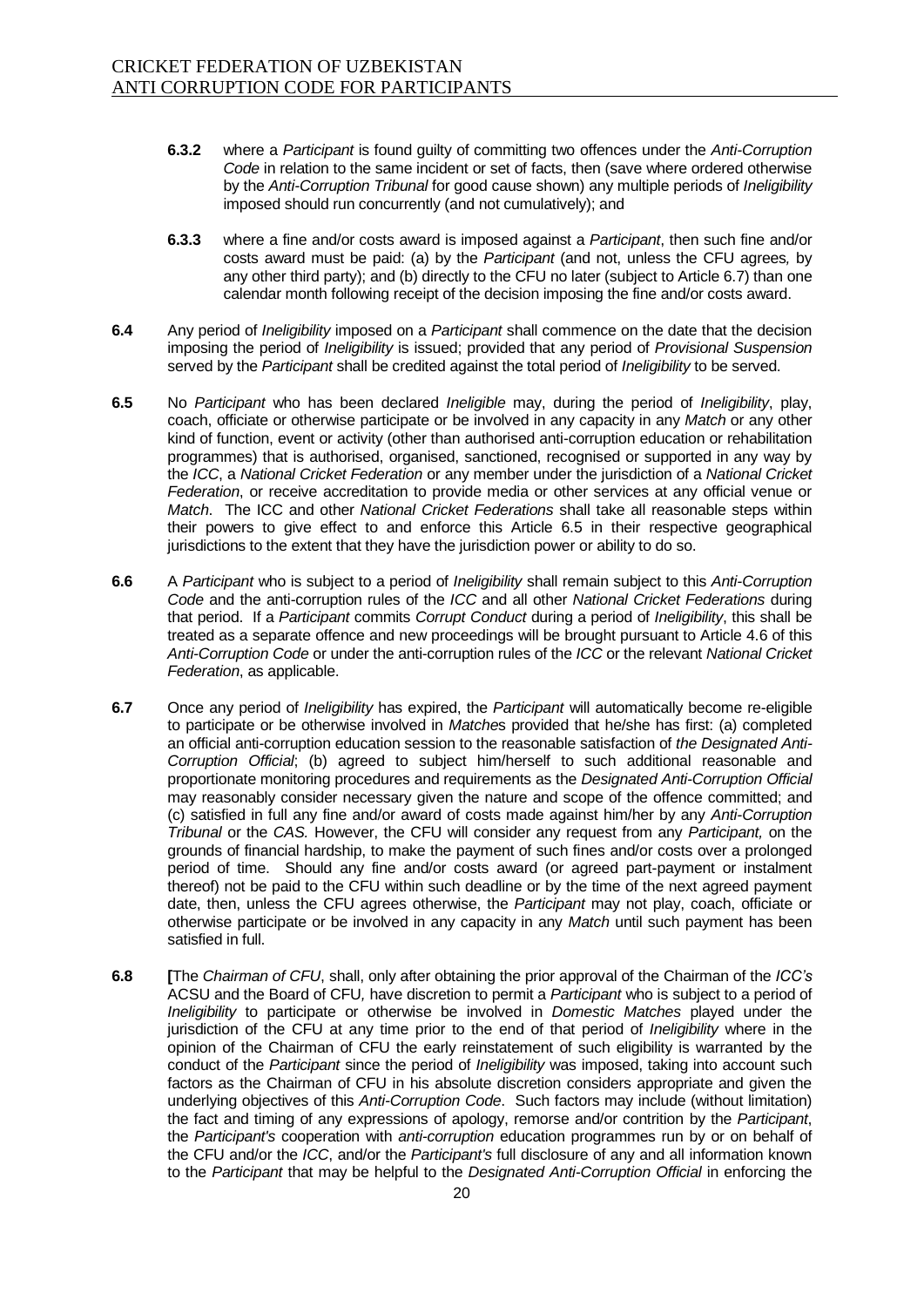*Anti-Corruption Code* or in otherwise furthering its objectives. For the avoidance of doubt, the Chairman of CFU shall not in any circumstances have discretion to reinstate the *Participant's*  eligibility to participate or otherwise be involved in *International Matches* prior to the end of the period of *Ineligibility.*]

#### **ARTICLE 7 APPEALS**

- **7.1** The following decisions made under this *Anti-Corruption Code* may be challenged by the *CFU*, the *Participant* who is the subject of the decision (as applicable) and/or the *ICC* solely and exclusively by appeal to *CAS* as set out in this Article 7:
	- **7.1.1** A decision by the Chairman of the *Disciplinary Panel*, pursuant to Articles 4.7.2 or 4.7.3, not to lift a *Provisional Suspension*;
	- **7.1.2** A decision that a charge of an offence under this *Anti-Corruption Code* should be dismissed for procedural or jurisdictional reasons;
	- **7.1.3** A decision that an offence under this *Anti-Corruption Code* has (or has not) been committed; and/or
	- **7.1.4** A decision to impose (or not to impose) sanctions, including the appropriateness of any sanction imposed for an offence under this *Anti-Corruption Code*.
- **7.2** For the avoidance of any doubt, no party shall have any right of appeal against (a) an *Agreed Sanction* imposed pursuant to Article 5.1.12 or (b) decisions by the Chairman of CFU made pursuant to Article 6.8.
- **7.3** Decisions being appealed shall remain in effect and binding pending resolution of the appeal.
- **7.4** The deadline for filing an appeal to *CAS* shall be twenty-one (21) days from the date of receipt of the written reasoned decision by the appealing party. To be a valid filing under this Article, a copy of an appeal filed by the *Participant* must also be served on the same day on the other party/parties to the proceedings*.*
- **7.5** In all appeals to *CAS* pursuant to this Article 7:
	- **7.5.1** *CAS*'s Code of Sports-related Arbitration shall apply, save as amended below.
	- **7.5.2** Where required in order to do justice (for example to cure procedural errors at the first instance hearing), the appeal shall take the form of a re-hearing *de novo* of the issues raised by the case. In all other cases, the appeal shall not take the form of a *de novo* hearing but instead shall be limited to a consideration of whether the decision being appealed was erroneous.
	- **7.5.3** The governing law shall be the local law.
	- **7.5.4** The decision of *CAS* on the appeal shall be final and binding on all parties, and no right of appeal shall lie from the *CAS* decision.

#### **ARTICLE 8 PUBLIC DISCLOSURE AND CONFIDENTIALITY**

**8.1** Save in exceptional circumstances where the CFU, acting reasonably, deems it necessary for the purposes of protecting the integrity of the sport and/or any of its *Participants* (for example in circumstances where there is significant damaging and/or incorrect media speculation), neither the CFU nor the *ICC*, or any other *National Cricket Federation* shall publicly identify any *Participant* who is being investigated or is alleged to have committed an offence under this *Anti-*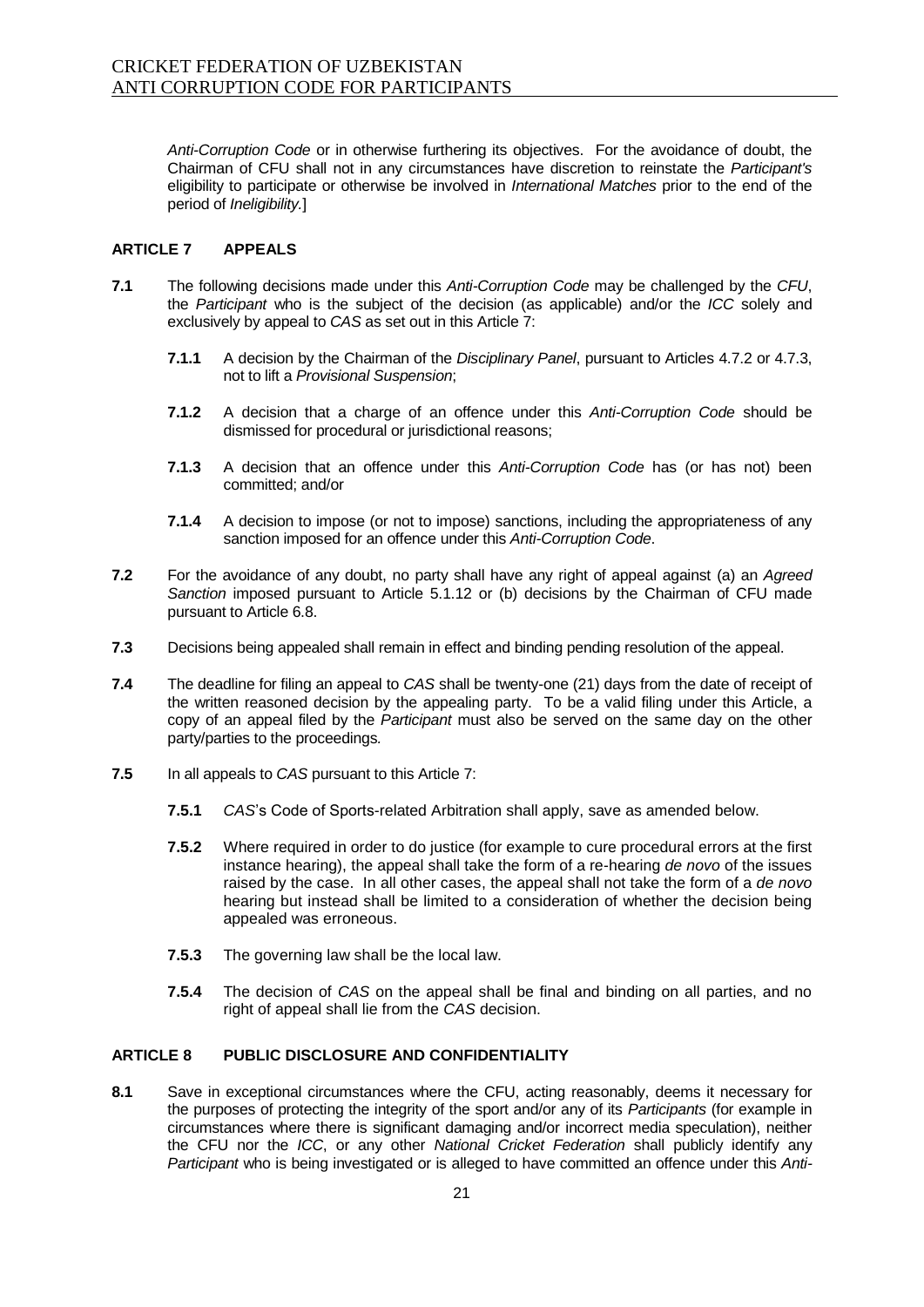*Corruption Code* unless and until he/she has been formally charged pursuant to Article 4.6, at which point it shall be entitled to publicly announce the name of the *Participant* charged and the offence with which he/she has been charged. Thereafter, the CFU will not comment publicly on the specific facts of a pending case except in response to public comments made by (or on behalf of) the *Participant* involved in the case or his/her representatives or where otherwise necessary to preserve the public's confidence in the ability of the CFU, the *ICC* and/or the *National Cricket Federations* to fight corruption in the sport.

- **8.2** Once the *Anti-Corruption Tribunal* has issued its decision in respect of any charges brought under this *Anti-Corruption Code*:
	- **8.2.1** If the decision is that an offence has been committed: (a) the decision may, at the discretion of the CFU, be publicly reported in full as soon as possible; and (b) after the decision is publicly reported, the CFU may also publish details of such other parts of the proceedings before the *Anti-Corruption Tribunal* as the CFU thinks fit.
	- **8.2.2** If the decision exonerates the *Participant*, then the decision may be publicly reported only with the consent of the *Participant*. The CFU shall use reasonable efforts to obtain such consent, and (if consent is obtained), shall publicly disclose the decision in its entirety or in such redacted form as the *Participant* may approve.
- **8.2** The CFU shall use its best endeavours to ensure that persons under its control do not publicly identify any *Participants* who are alleged to have committed an offence under this *Anti-Corruption Code*, other than in accordance with Article 8.1 and 8.2. However, the CFU in its discretion may at any time disclose to other organisations such information as the CFU may consider necessary or appropriate to facilitate administration or enforcement of the *Anti-Corruption Code*, provided that each organisation provides assurance satisfactory to the CFU that the organisation will maintain all such information in confidence.

#### **ARTICLE 9 RECOGNITION OF DECISIONS**

Decisions made and *Provisional Suspensions* and sanctions imposed under this *Anti-Corruption Code*  and/or the anti-corruption rules of the ICC and/or other *National Cricket Federations* shall be recognised, enforced, extended and given effect to within their respective jurisdictions by the by the *ICC* and the relevant *National Cricket Federations* automatically upon receipt of notice of the same, without the need for further formality. This shall include (without limitation), where the CFU has the jurisdiction to do so, requiring the organisers of any *Matches*, tournaments or other events sanctioned by the CFU to recognise and give effect to such decisions and *Provisional Suspensions* and sanctions.

#### **ARTICLE 10 LIMITATION PERIODS**

- **10.1** No action may be commenced under this *Anti-Corruption Code* against a *Participant* for an offence under the *Anti-Corruption Code* more than ten years after the date that the offence occurred.
- **10.2** Subject strictly to Article 10.1, the CFU has the right (but no obligation) to suspend investigations temporarily under this *Anti-Corruption Code* to avoid prejudice to, and/or to give precedence to, investigations conducted by other relevant authorities into the same or related matters.

#### **ARTICLE 11 AMENDMENT AND INTERPRETATION OF THIS** *ANTI-CORRUPTION CODE*

**11.1** This *Anti-Corruption Code* may be amended from time to time by the CFU, with such amendments coming into effect on the date specified by the CFU.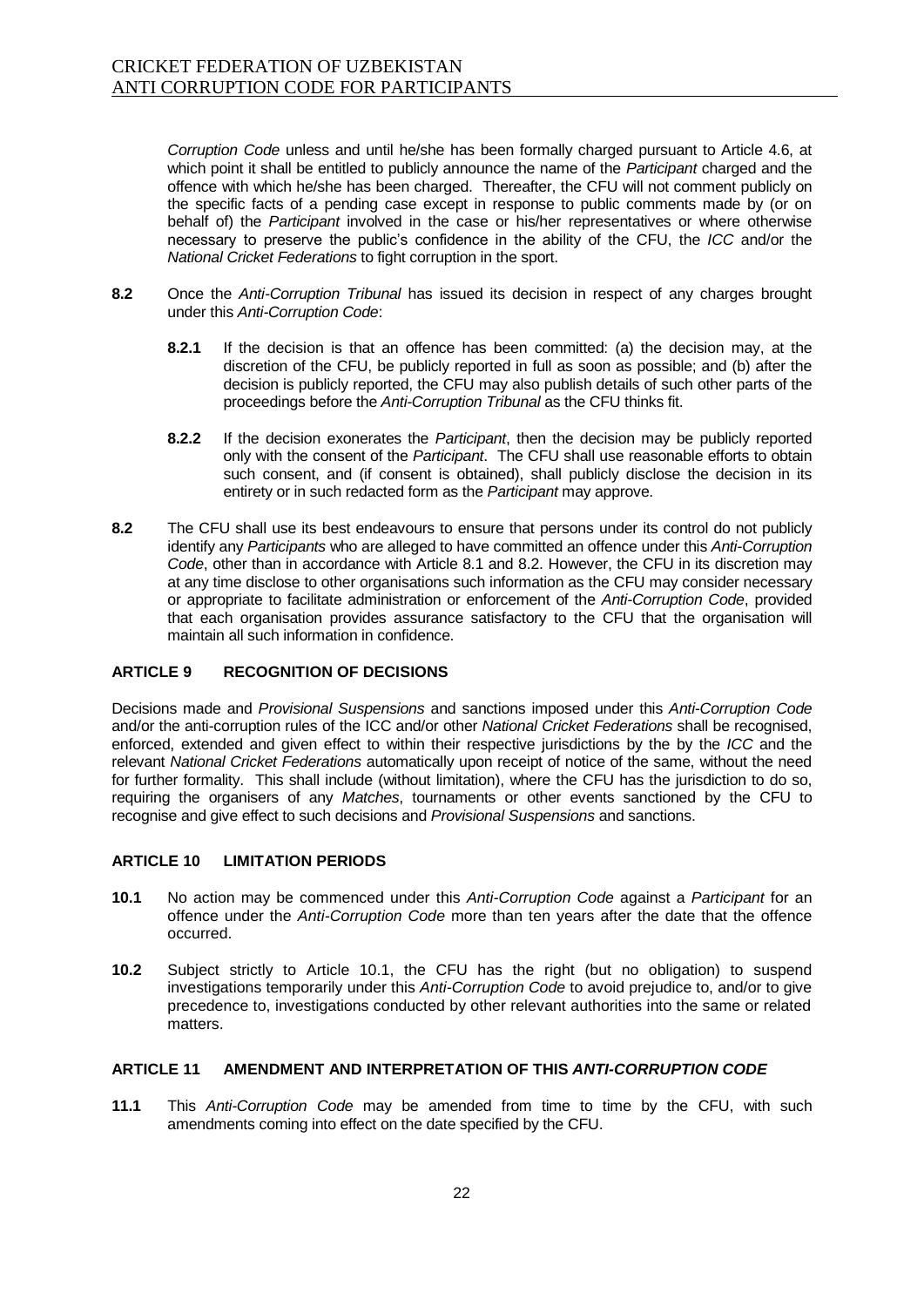- **11.2** The headings used for the various Articles of this *Anti-Corruption Code* are for the purpose of guidance only and shall not be deemed to be part of the substance of this *Anti-Corruption Code* or to inform or affect in any way the language of the provisions to which they refer.
- **11.3** This *Anti-Corruption Code* shall come into full force and effect on the 2<sup>nd</sup> of January, 2020 (the **"Effective Date"**). It shall not operate to disturb any decisions and/or sanctions previously made under predecessor anti-corruption or other relevant rules of CFU, nor shall it apply retrospectively to matters pending before the *Effective Date*; provided, however, that any case pending prior to the *Effective Date*, or brought after the *Effective Date* but based on acts or omissions that occurred before the *Effective Date*, shall be governed by the predecessor version to the *Anti-Corruption Code* that was in force at the time of the alleged offence, subject to any application of the principle of *lex mitior* by the hearing panel determining the case.
- **11.4** If any Article or provision of this *Anti-Corruption Code* is ruled to be invalid, unenforceable or illegal for any reason, it shall be deemed deleted, and this *Anti-Corruption Code* shall remain otherwise in full force and effect.
- **11.5** This *Anti-Corruption Code* is governed by and shall be construed in accordance with local law Strictly without prejudice to the arbitration agreement set out in Articles 1.5, 5 and 7 of this *Anti-Corruption Code*, the local Courts shall have exclusive jurisdiction to issue relief in aid of that arbitration agreement and/or to hear and determine challenges to any decision issued by the *Anti-Corruption Tribunal* and/or the *CAS*.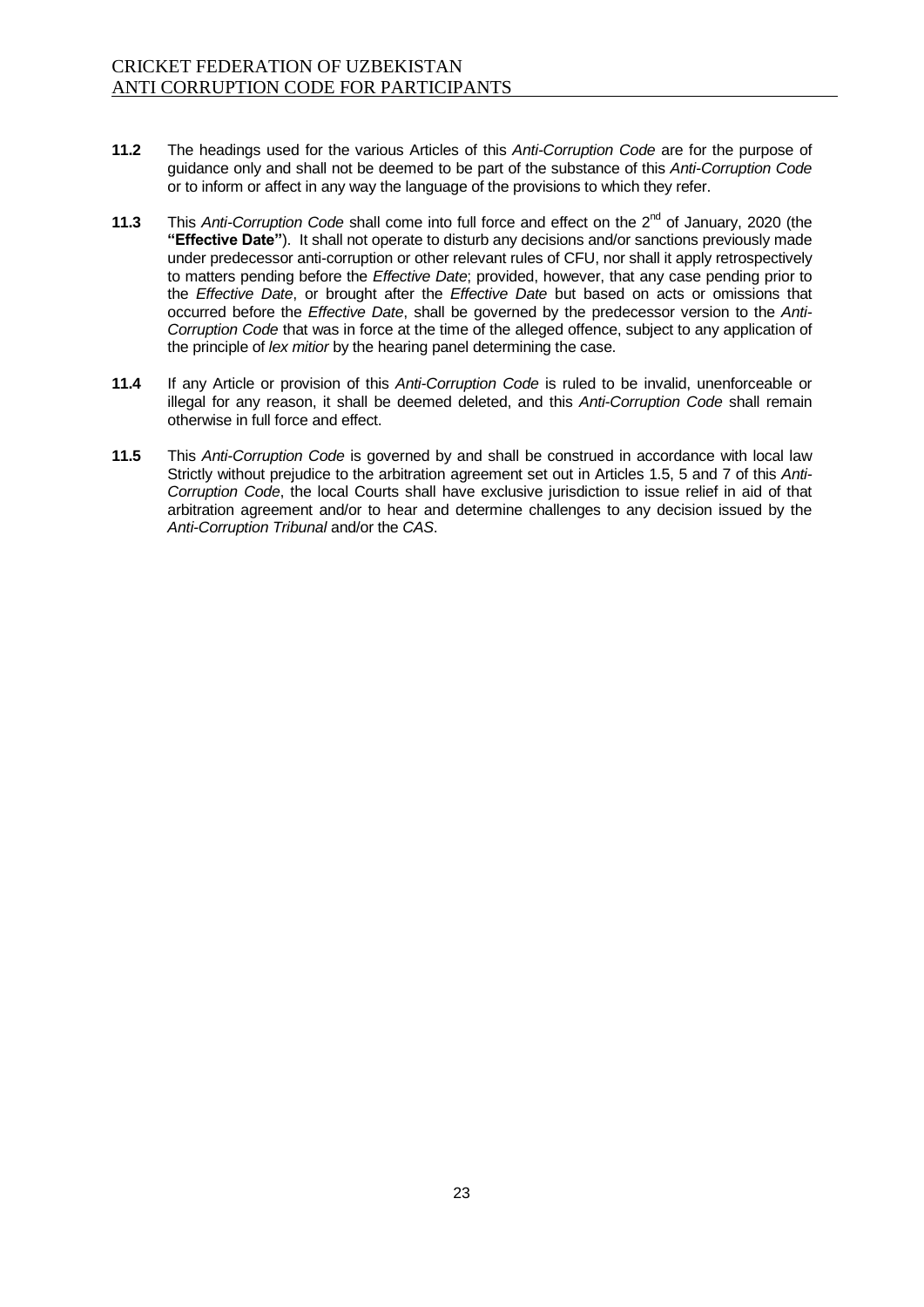### **APPENDIX 1 - DEFINITIONS**

*Agreed Sanction.*As defined in Article 5.1.13.

*Anti-Corruption Tribunal.* A panel of three persons (subject to Article 5.1.6) appointed by the Chairman of the *Disciplinary Panel*, to perform the functions assigned to the *Anti-Corruption Tribunal* under this *Anti-Corruption Code*. Each member of the *Anti-Corruption Tribunal* shall be a member of the *Disciplinary Panel* and the CFU may provide reasonable compensation and reimbursement of expenses to such members.

*Associate Member.* Any *National Cricket Federation* with associate member status of the *ICC.*

*Bet*. Any wager, bet or other form of financial speculation, and *Betting* is the carrying out of such activity.

*CAS*. The Court of Arbitration for Sport in Lausanne, Switzerland.

*Corrupt Conduct.* Any act or omission that would amount to an offence under Article 2 of this *Anti-Corruption Code* or the equivalent provisions of the anti-corruption rules of the *ICC* or any other *National Cricket Federation.*

*Demand*. As defined in Article 4.3.

*Designated Anti-Corruption Official*. The person appointed by the CFU to fulfil the duties set out in this *Anti-Corruption Code* (or his/her designee).

#### *Disciplinary Panel.* The Disciplinary Tribunal of UCF.

*Domestic Match.* Any 'First-Class Match', 'List A Limited Overs Match' or 'List A Twenty20 Match', or any 'Other Match' played under the sole control and auspices of a *National Cricket Federation*  and/or classified as Official Cricket by such *National Cricket Federation,* as those terms are defined in the ICC Classification of Official Cricket (as amended from time to time).

*Effective Date.* As defined in Article 11.3.

*End Date.* As defined in Article 1.9.

*Event.* Any competition, tournament, tour, event or equivalent that involves one or more Matches.

*Full Member.* Any *National Cricket Federation* with full member status of the *ICC.*

*ICC.* the International Cricket Council or its designee.

*ICC Events.* Each of the following: (a) the ICC Cricket World Cup; (b) the ICC World Twenty20l (c) the ICC Champions Trophy; (d) the ICC World Cricket League Championship and League Divisions 2-8 (inclusive) and any regional qualifying events thereto; (e) the ICC Women's Cricket World Cup; (f) the ICC Under 19 Cricket World Cup; (g) the ICC World Cup Qualifying Tournament; (h) the ICC Women's Cricket World Cup Qualifying Tournament and any regional qualifying events thereto; (i) the ICC World Twenty20 Qualifying Tournament; (j) the ICC Under 19 Cricket World Cup Qualifying Tournament and any regional qualifying events thereto; (k) the ICC Intercontinental Cup and Shield; and (l) any other event organised or sanctioned by the *ICC*  from time to time which the *ICC* deems it appropriate that the anti-corruption rules of the *ICC*  should apply.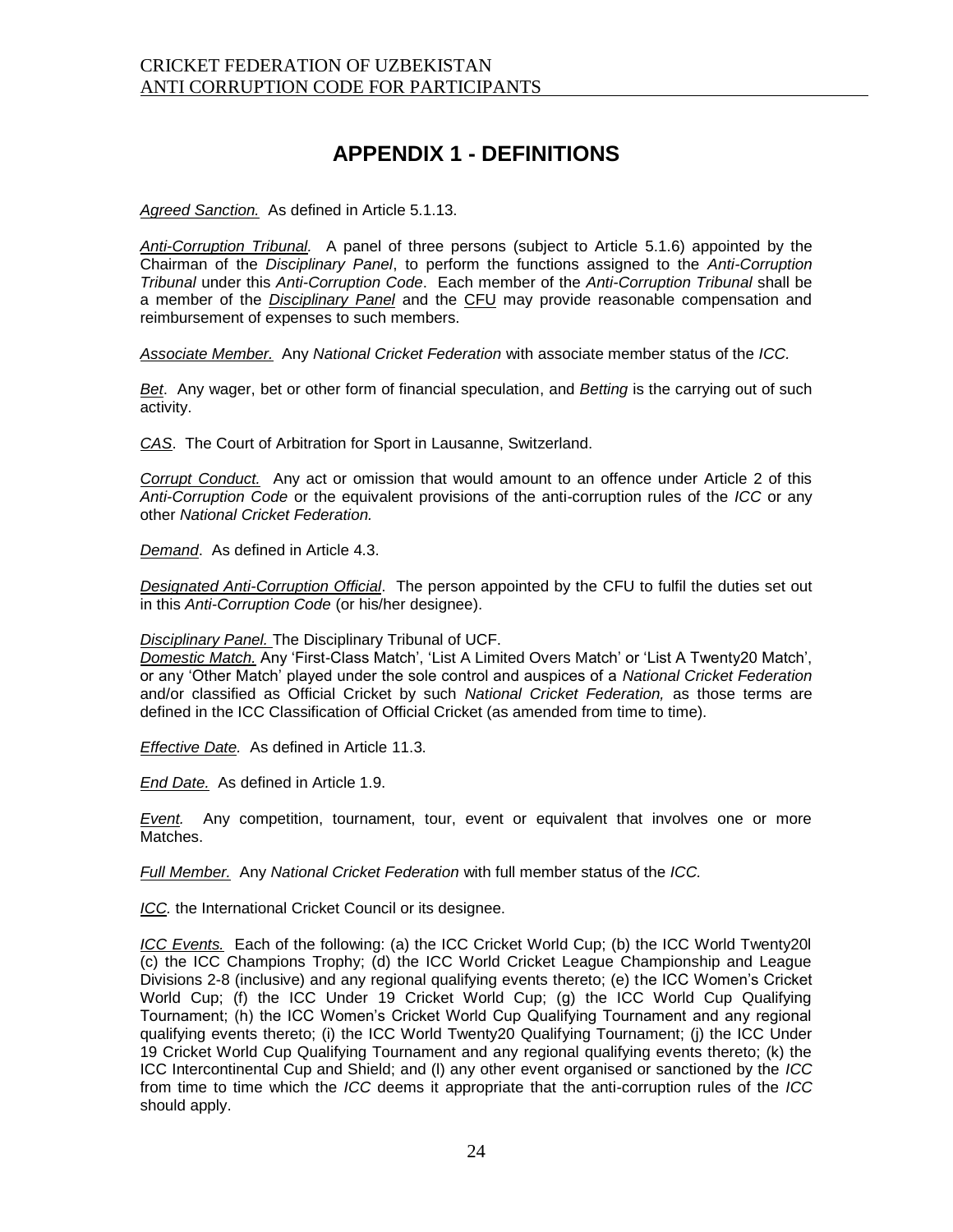*Ineligibility*. The *Participant* being barred for a specified period of time from participation in the sport of cricket, as set out more specifically in Article 6.5.

*Inside Information*. Any information relating to any *Match* that a *Participant* possesses by virtue of his/her position within the sport. Such information includes, but is not limited to, factual information regarding the competitors in the *Match*, the conditions, tactical considerations or any other aspect of the *Match*, but does not include any such information that is already published or a matter of public record, that may be readily acquired by an interested member of the public, or that has been disclosed according to the rules and regulations governing the relevant *Match*.

*International Match.* Each of the following (in men's and women's cricket): (a) any *Test Match, One Day International Match* or *Twenty20 International Match*; (b) any *Match* played as part of an *ICC Event*; (c) any *International Tour Match*; and (d) any other *Match* organized or sanctioned by the *ICC* from time to time to which the *ICC* deems it appropriate that the anti-corruption rules of the *ICC* should apply.

*International Tour Match.* Any *Match* played between a representative team of a *Full Member* (or *Associate Member* with Test and/or ODI or T20I status) and any domestic, guest or invitational team.

*Match.* A cricket match of any format and duration in length in which two cricket teams compete against each other either at international level (i.e. an *International Match*, including an *International Tour Match*) or at national level (i.e. a *Domestic Match*).

*Match Referee.* Any independent person who (a) is appointed (or who has been appointed in the preceding twenty-four (24) months) by the CFU or any other relevant party as the official match referee for a designated *Match,* whether such *Match Referee* carries out his/her functions remotely or otherwise, and/or (b) who is subject to an unexpired period of *Ineligibility* imposed on him/her pursuant to this *Anti-Corruption Code* and/or any other anti-corruption rules of the *ICC* or any other *National Cricket Federation.*

*Mobile Device(s).* Any portable device (including, without limitation, a personal digital assistant (PDA), blackberry, mobile phone, smartphone, smartwatch or tablet computer) which is capable of connecting to or using any mobile telecommunications technology to enable or facilitate transmission of textual material, data, voice, video or multimedia services.

*National Cricket Federation*. A national or regional entity which is a member of or is recognized by the *ICC* as the entity governing the sport of cricket in a country (or collective group of countries associated for cricket purposes).

*Notice of Charge*. As defined in Article 4.6.

*One Day International Match.* As defined by Section 33 of the ICC Classification of Official Cricket, as may be amended from time to time.

*Pitch Curator.* Any individual who acts as a pitch curator or grounds man (or who has acted in such capacity at any time in the preceding twenty-four (24) months) in any stadium or venue affiliated (whether through a club, franchise, county, province or otherwise) to any *National Cricket Federation.*

*Player*. As defined in Article 1.4.1.